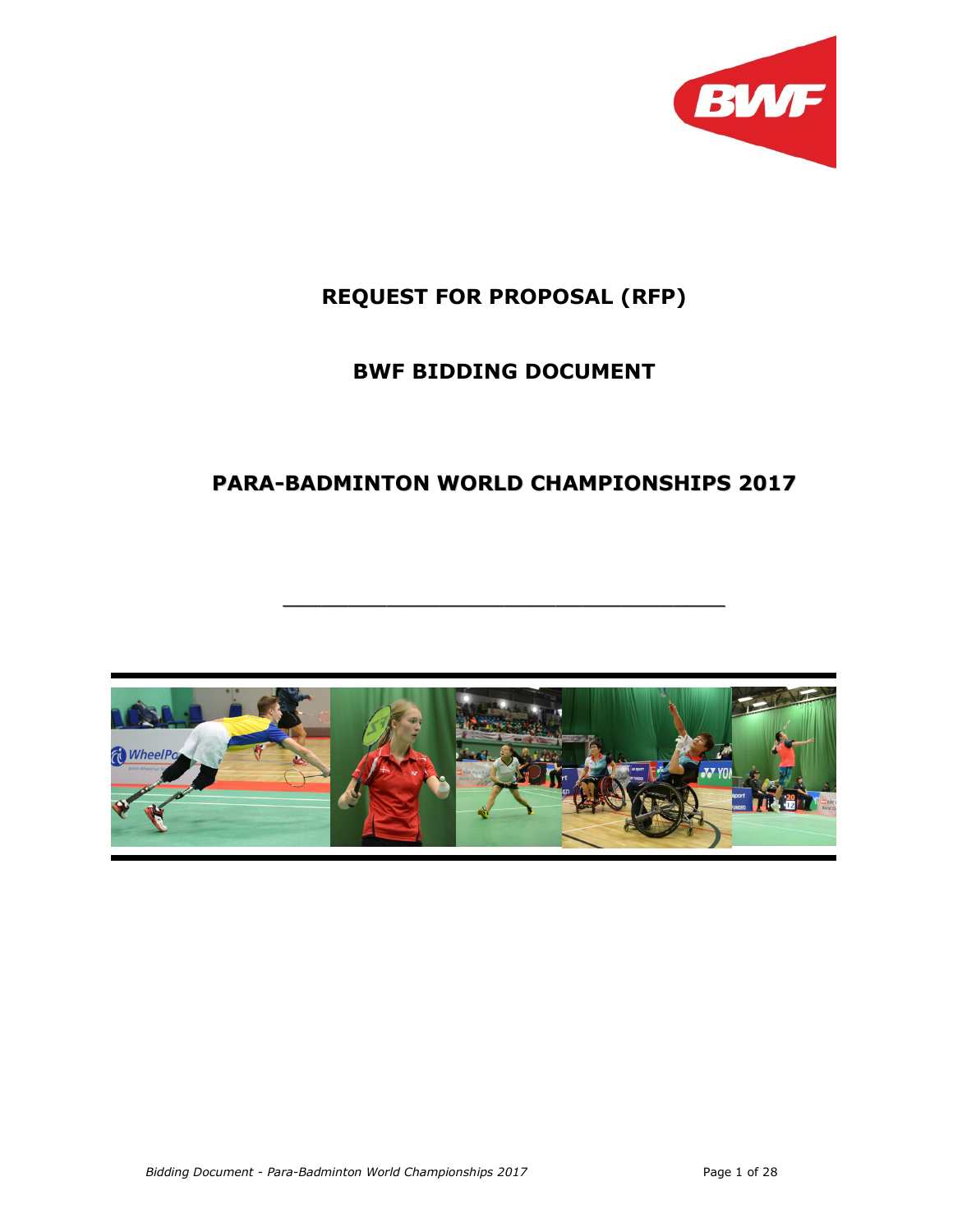## PARA-BADMINTON WORLD CHAMPIONSHIPS 2017

#### CHAPTER 1 - INTRODUCTION \_\_\_\_\_\_\_\_\_\_\_\_\_\_\_\_\_\_\_\_\_\_\_\_\_\_\_\_\_\_\_\_\_\_\_\_\_\_\_\_\_\_\_\_\_\_

#### **OVERVIEW**

The BWF Para-Badminton World Championships is hosted every two years (in odd numbered years). The Championships determine who the World Champions will be in each of the Sport Classes / Events on the programme.

The Para-Badminton World Championships is an individual competition and each Member Association or organisation recognised by the BWF, is invited to enter players into the Championships.

#### STATUS OF THE CHAMPIONSHIS

The Para-Badminton World Championships is the most prestigious Championships for players competing in para-badminton. The first World Championships were held in 1998. Recent hosts of the Championships have included:

\_\_\_\_\_\_\_\_\_\_\_\_\_\_\_\_\_\_\_\_\_\_\_\_\_\_\_\_\_\_\_\_\_\_\_\_\_\_\_\_\_\_\_\_\_\_

\_\_\_\_\_\_\_\_\_\_\_\_\_\_\_\_\_\_\_\_\_\_\_\_\_\_\_\_\_\_\_\_\_\_\_\_\_\_\_\_\_\_\_\_\_\_

- o 2015 Stoke Mandeville, England
- o 2013 Dortmund, Germany
- o 2011 Guatemala City Guatemala
- $\circ$  2009 Seoul Korea
- o 2007 Bangkok Thailand
- o 2005 Hsinchu Chinese Taipei
- $\circ$  2003 Cardiff Wales
- o 2001 Cordoba Spain

## **SUMMARY**

| Dates                        | ÷           | Agreed between the host / BWF                                                              |
|------------------------------|-------------|--------------------------------------------------------------------------------------------|
| Number of Competition Courts | $\sim 10^6$ | 8 (a mix of court mats for standing classes<br>and wooded flooring for wheelchair classes) |
| Number of Training Courts    | ÷           | 2                                                                                          |
| Number of Referees           | ÷           | 2 (Referee and Deputy appointed by the BWF)                                                |
| <b>Technical Delegate</b>    | ÷           | 1 (appointed by the BWF)                                                                   |
| Classifiers                  | ÷           | 1 Chief Classifier, 4 Classifiers                                                          |
| On Court Doctors             | ÷           | 1 (local medical doctor – English speaker)                                                 |
| <b>Competition Days</b>      | ÷           | 5 days                                                                                     |
| Classification Days          | ÷           | 1 day (possibly 2 days)                                                                    |

\_\_\_\_\_\_\_\_\_\_\_\_\_\_\_\_\_\_\_\_\_\_\_\_\_\_\_\_\_\_\_\_\_\_\_\_\_\_\_\_\_\_\_\_\_\_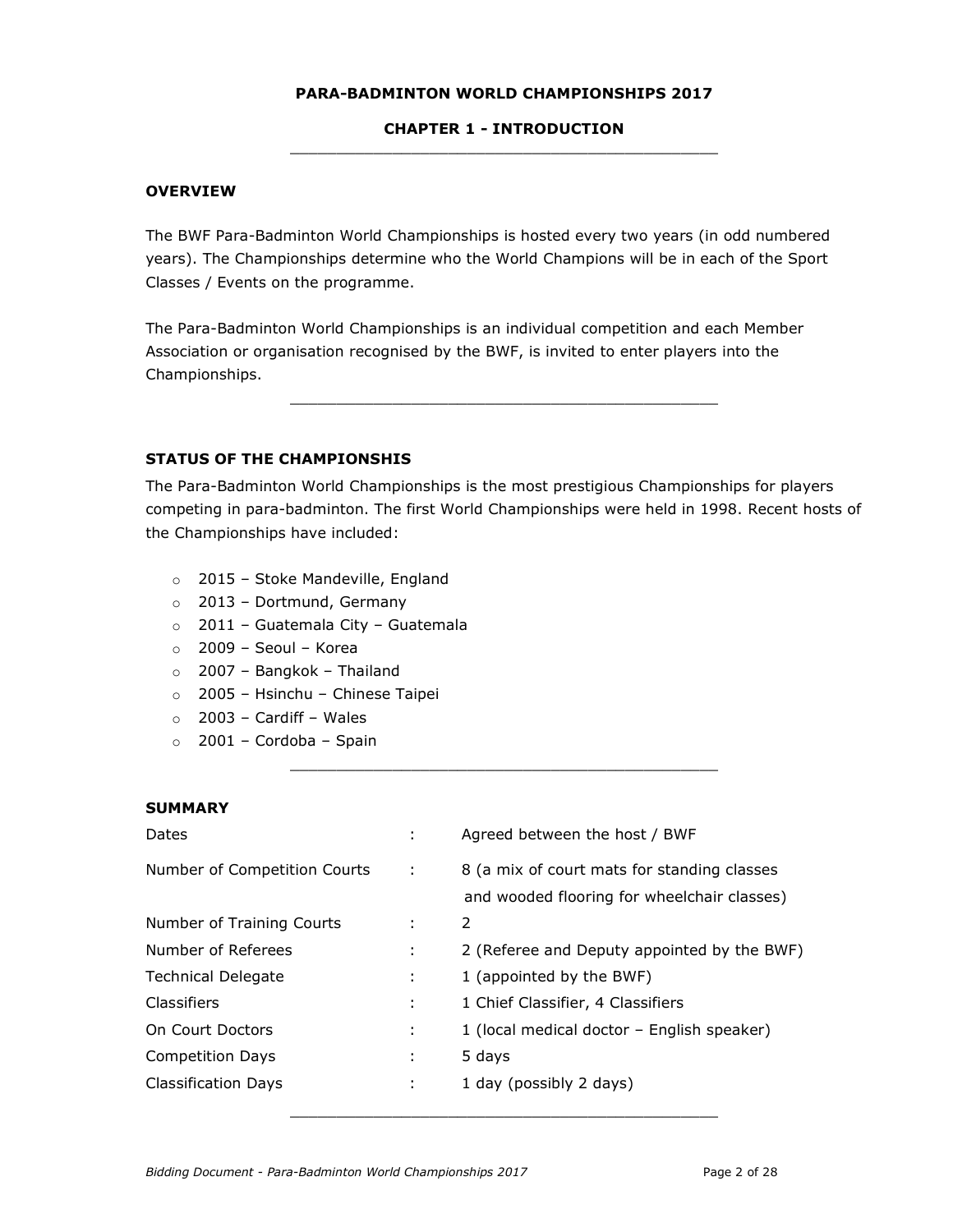## CHAMPIONSHIP FORMAT

The Championships consist of events for men and women in wheelchair, standing and short stature Sport Classes.

| <b>Events</b> |                 | <b>Wheelchair classes</b>                          |             | <b>Standing classes</b>                              |                                                                                      |                                             | <b>Short</b><br><b>Stature</b> |
|---------------|-----------------|----------------------------------------------------|-------------|------------------------------------------------------|--------------------------------------------------------------------------------------|---------------------------------------------|--------------------------------|
|               |                 | <b>WH1</b>                                         | <b>WH 2</b> | SL <sub>3</sub>                                      | SL <sub>4</sub>                                                                      | SU <sub>5</sub>                             | SS 6                           |
|               | Men's Singles   | $\boxtimes$                                        | $\boxtimes$ | $\boxtimes$                                          | $\boxtimes$                                                                          | $\boxtimes$                                 | $\boxtimes$                    |
|               | Women's Singles | $\boxtimes$                                        | $\boxtimes$ | $\boxtimes$                                          | $\boxtimes$                                                                          | $\boxtimes$                                 | $\boxtimes$                    |
|               | Men's Doubles   | $\mathbb{0} \in \mathbb{R} \to \mathbb{0}$         |             | $\mathcal{Q} \in \mathbb{Z} \rightarrow \mathcal{Q}$ |                                                                                      | $\textcircled{3} \boxtimes \textcircled{3}$ | $\boxtimes$                    |
|               | Women's Doubles | $\mathbb{O} \in \mathbb{Z} \rightarrow \mathbb{O}$ |             |                                                      | $\bigoplus \in \boxtimes \rightarrow \bigoplus$                                      |                                             | $\boxtimes$                    |
|               | Mixed Doubles   | $\mathbb{U} \in \mathbb{R} \rightarrow \mathbb{U}$ |             |                                                      | $\left(\frac{4}{2}\right) \leftarrow \boxtimes \rightarrow \left(\frac{4}{2}\right)$ |                                             | $\boxtimes$                    |

#### **The following rule will apply for doubles and mixed:**

| Sign           | Event                                             | <b>Sport Class</b>     | <b>Points</b>                | <b>Combinations</b><br><b>Permitted</b>                               | <b>NOT</b><br><b>Allowed</b>                    |
|----------------|---------------------------------------------------|------------------------|------------------------------|-----------------------------------------------------------------------|-------------------------------------------------|
|                | Men's Doubles<br>Women's Doubles<br>Mixed Doubles | <b>WH 1 &amp; WH 2</b> | A <b>maximum</b> of 3 points | WH $1 + WH$ 2<br>$(WH 1 + WH 1)$                                      | $WH 2 + WH 2$                                   |
| ②              | Men's Doubles                                     | SL 3 & SL 4            | A <b>maximum</b> of 7 points | $SL$ 3 + SL 4<br>$(SL 3 + SL 3)$                                      | $SL 4 + SL 4$<br>$SL$ 3 + SU 5<br>$SL 4 + SU 5$ |
| ③              | Men's Doubles                                     | SU <sub>5</sub>        | No limitation                | $SU 5 + SU 5$<br>(or all other<br>combinations)                       |                                                 |
| $^{\circledR}$ | Women's Doubles<br>Mixed Doubles                  | SL 3 to SU 5           | A maximum of 8 points        | $SL$ 3 + SU 5<br>$SL 4 + SL 4$<br>$(SL 3 + SL 4)$<br>$SL$ 3 + $SL$ 3) | $SL 4 + SU 5$<br>$SU 5 + SU 5$                  |

The Laws of Badminton and Para-badminton Competition Regulations apply.

The competitions in each Sport Class are in two parts - pool play with three to four in each pool (where there are sufficient entries), followed by a knock-out stage. The pool play is a round robin format to ensure each player at the Championships gets a minimum of two to three matches.

The number of pools and the pool size will depend on the number of entries in each Sport Class / category.

For Women's Doubles and Mixed Doubles events, the following rule will apply. The combined Sport Class number must be 8 or less. For example:

- o SL 3 and SU 5 may be combined as the total Sport Class number does not exceed 8 (SL 3  $+ SU 5 = 8$
- $\circ$  SL 4 and SU 5 cannot be combined as the total Sport Class number exceeds 8 (SL 4 + SU  $5 = 9$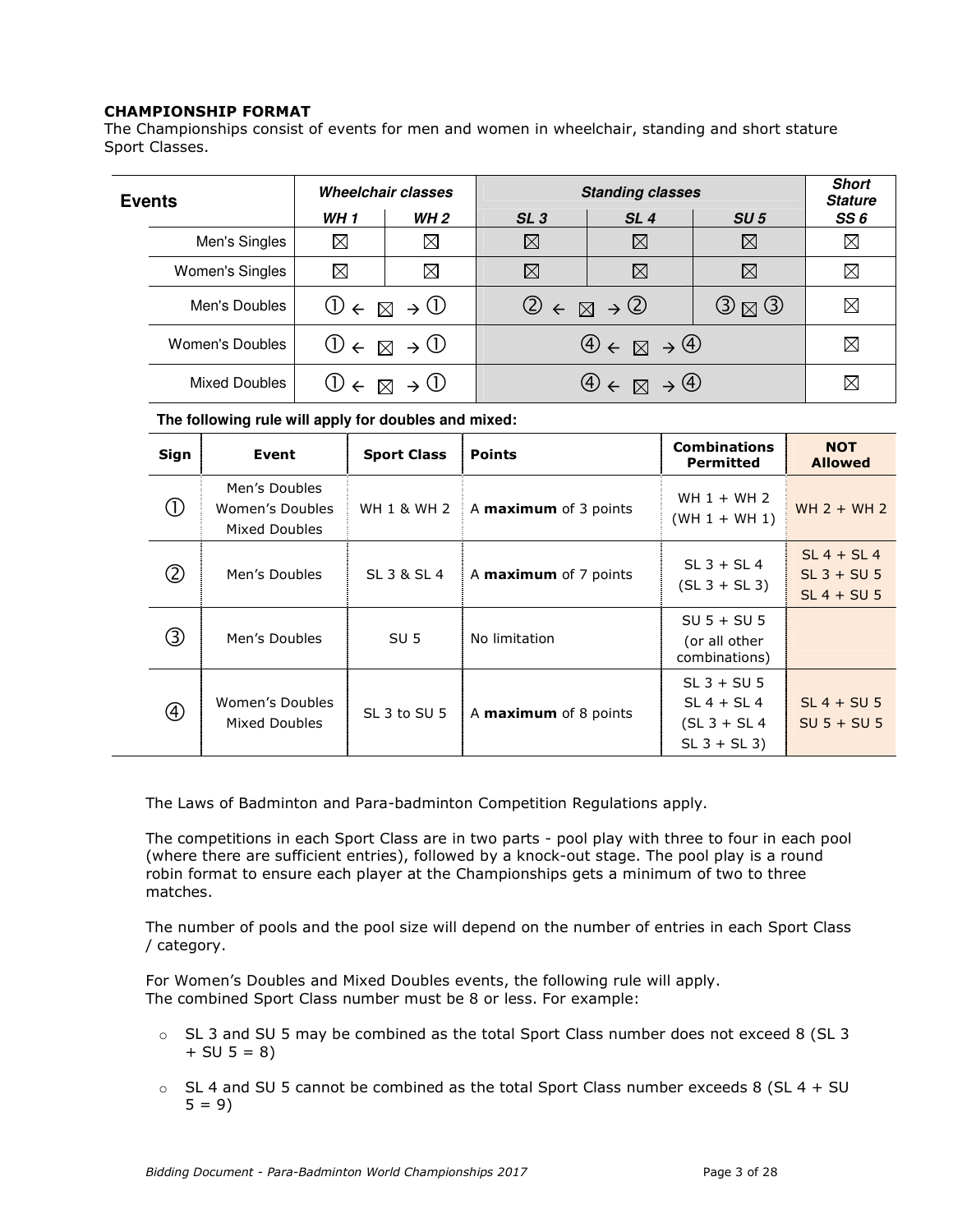## CHAPTER 2 – MAKING A PROPOSAL

\_\_\_\_\_\_\_\_\_\_\_\_\_\_\_\_\_\_\_\_\_\_\_\_\_\_\_\_\_\_\_\_\_\_\_\_\_\_\_\_\_\_\_\_\_\_

## TIMETABLE 15 Mar 2016 Opportunity advertised widely, RFP available on website 15 Aug 2016 Deadline for submission of RFP & bid documentation to BWF Email to Andy Hines-Randle a.hines-randle@bwfbadminton.org and copy in Darren Parks d.parks@bwfbadminton.org Sep 2016 Shortlist and recommendation to BWF Para-Badminton and Events Committees or persons delegated by Council Nov 2016 Decision on the host for the 2017 World Championships. Communicated to successful bidder Dec 2016 Host and BWF sign Hosting & Sponsorship Agreement (contract) \_\_\_\_\_\_\_\_\_\_\_\_\_\_\_\_\_\_\_\_\_\_\_\_\_\_\_\_\_\_\_\_\_\_\_\_\_\_\_\_\_\_\_\_\_\_

## SELECTION CRITERIA

The following provides the main criteria the Para-badminton Committee / Events Committee uses in evaluating proposals to host the Championships:

| <b>Criteria</b>                                                                                                                                                                                   | <b>Description</b>                                                                                                                                                                                                                                                                                                                                                  |  |  |
|---------------------------------------------------------------------------------------------------------------------------------------------------------------------------------------------------|---------------------------------------------------------------------------------------------------------------------------------------------------------------------------------------------------------------------------------------------------------------------------------------------------------------------------------------------------------------------|--|--|
| <b>Event Experience</b>                                                                                                                                                                           | Has experience in delivering successful international para-badminton<br>tournaments / badminton tournaments.                                                                                                                                                                                                                                                        |  |  |
| Organisation<br>Has experienced people on the Organising Committee. The nature and<br>structure of the Organising Committee and its international tournament<br>experience / capacity to deliver. |                                                                                                                                                                                                                                                                                                                                                                     |  |  |
| Location                                                                                                                                                                                          | The proposed location of the city /venue / accommodation.<br>Organisational factors such as frequency and departure points of flights,<br>the distance and time for transport from airport(s) to official hotel(s)<br>and official hotel(s) to competition venue as well as the requirements for<br>and complexity of obtaining visas are taken into consideration. |  |  |
| <b>Finance</b>                                                                                                                                                                                    | Capacity of all relevant costs to be met by the Local Organising<br>Committee (LOC), that the budget is reasonably well balanced between<br>revenue and expenditure, that the budget is realistic, and that income<br>generation plans are well-supported.                                                                                                          |  |  |
| <b>Accessibility</b>                                                                                                                                                                              | Ensuring wheelchair accessible competition venues, training venues,<br>accommodation and transport are provided.                                                                                                                                                                                                                                                    |  |  |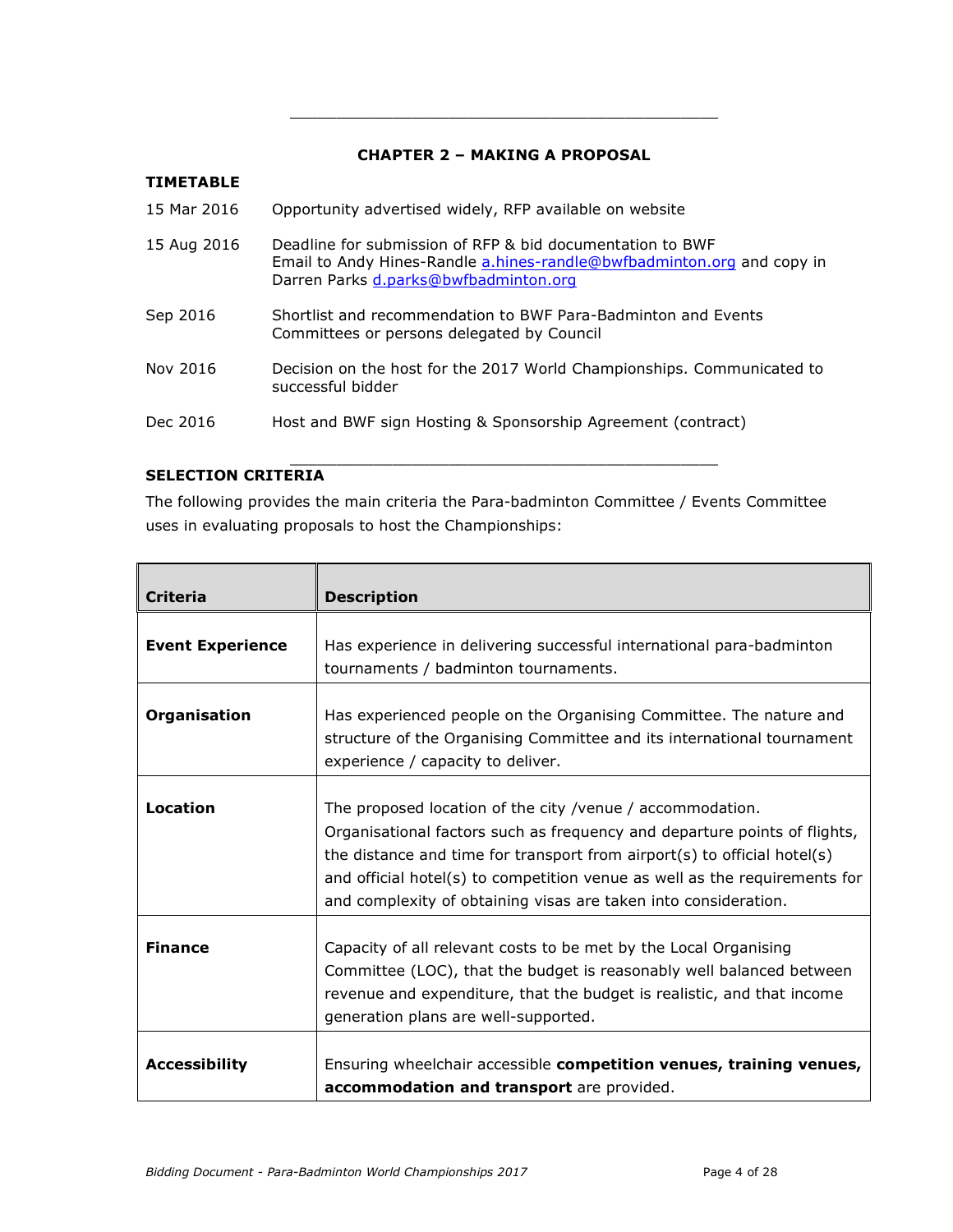|                                                      | Competition Venues - wheelchair accessible for all the key areas<br>including access / exit points to / from the venue, elevators, field of play<br>access, changing rooms, enough disabled toilets, classification rooms,<br>spectator / viewing areas, match control desk, results boards and<br>medical doping control station. |
|------------------------------------------------------|------------------------------------------------------------------------------------------------------------------------------------------------------------------------------------------------------------------------------------------------------------------------------------------------------------------------------------|
| <b>Competition Venue</b>                             | Ensuring that all the technical specifications detailed in this document<br>(especially Section 3) can be met and delivered on time, in a<br>professional manner and in accordance with Para-badminton<br>Competition Regulations.                                                                                                 |
| <b>Accommodation</b>                                 | Ensuring a range of wheelchair accessible options can be provided to<br>participating players / support personnel and the associated costs of<br>these options are packaged well. The location and distance from hotels<br>to competition and practice venues, self-catering possibilities, the need<br>for pre-payment etc;       |
| <b>Transport</b>                                     | Wheelchair accessible transport for players and support personnel<br>provided from airport(s) to hotels and hotels to competition venue.                                                                                                                                                                                           |
| <b>Medical</b>                                       | Ensuring appropriate levels of medical servicing to the event for players,<br>player support personnel and officials and for providing on-court medical<br>requirements as described in the Competition Regulations.                                                                                                               |
| Marketing /<br><b>Regional</b><br><b>Development</b> | How the event will be marketed to maximize exposure for the sport.<br>How the event will encourage the playing of para-badminton in the<br>region / country.                                                                                                                                                                       |

## CONTACT DETAILS

The final decision on the awarding of the event will be taken by the BWF Council or persons delegated by the BWF Council.

The person responsible for handling all correspondence with organisations bidding for BWF events is the Para-Badminton Manager - Andy Hines-Randle, and all enquiries, expressions of interest, bid documentation, should be sent to him at:

\_\_\_\_\_\_\_\_\_\_\_\_\_\_\_\_\_\_\_\_\_\_\_\_\_\_\_\_\_\_\_\_\_\_\_\_\_\_\_\_\_\_\_\_\_\_

\_\_\_\_\_\_\_\_\_\_\_\_\_\_\_\_\_\_\_\_\_\_\_\_\_\_\_\_\_\_\_\_\_\_\_\_\_\_\_\_\_\_\_\_\_\_

| Email: | a.hines-randle@bwfbadminton.org |
|--------|---------------------------------|
| Fax:   | +603 2143 7155                  |
| Tel:   | +603 2141 7155                  |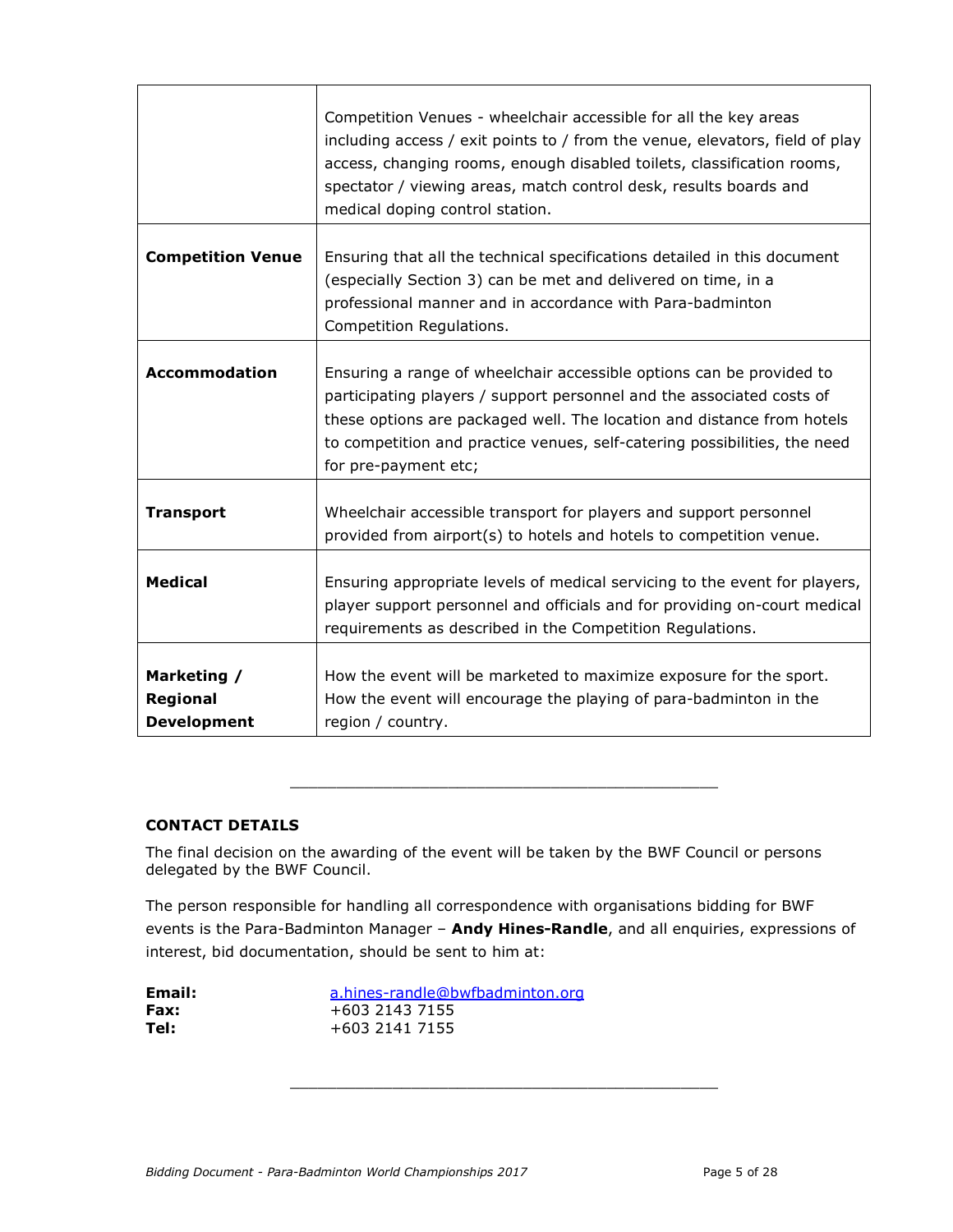## CHAPTER 3 – ORGANISATIONAL AND FINANCIAL RESPONSIBILITY

The chart below provides the major technical and logistical requirements and who is responsible for these – operationally and financially. This chart will be used in<br>the agreement between the Host and the BWF once the pref

|    | <b>ASPECT/SPECIFICATION</b>                                                                                                                                                                                                                                                                                                                     | <b>RESPONSIBILITY</b> | <b>FINANCE</b> |
|----|-------------------------------------------------------------------------------------------------------------------------------------------------------------------------------------------------------------------------------------------------------------------------------------------------------------------------------------------------|-----------------------|----------------|
| 1. | <b>COMPETITION / TRAINING VENUE</b>                                                                                                                                                                                                                                                                                                             |                       |                |
|    | <b>Competition Venue</b> - an international standard sport facility as per BWF regulations.                                                                                                                                                                                                                                                     | LOC.                  | LOC.           |
|    | <b>Accessibility -</b> The venue must be wheelchair accessible to all the key areas - field of play<br>access, changing rooms, toilets, classification rooms, spectator / viewing areas, match control<br>desk, results boards and medical doping control station.                                                                              | LOC.                  | LOC.           |
|    | Size of Arena (usable Space) - The venue must have appropriate space for at least eight (8)<br>courts (with reasonable space between courts) and two (2) training courts in the same hall or<br>adjacent to the main arena.                                                                                                                     | LOC.                  | LOC.           |
|    | Flooring - The venue must have wooden flooring (preferably wooden sprung flooring).<br>Badminton court mats shall be used for standing classes, wooden surfaces for wheelchair<br>classes. The surface must be suitable for international play. BWF shall approve the venue set<br>up and court layout.                                         | 10C                   | TOC.           |
|    | <b>Playing Height</b> - The venue must allow a clear height of 9 metres above the complete playing<br>area.                                                                                                                                                                                                                                     | LOC.                  | LOC.           |
|    | <b>Availability</b> - The venue must be available with courts set up ready at least one (1) full day<br>before the competition starts and be available till the end of the final events. Players must be<br>able to practice / train on the competition courts the day before competition starts.                                               | LOC.                  | LOC.           |
|    | <b>Court Lighting -</b> The venue must be specifically set up for badminton. Lighting should be<br>suitable for competition with a minimum 'horizontal luminance' level of approximately 800 -<br>1000 lux to provide an even light over the whole surface. If television is taking place (see<br>below) then the minimum is $1400 - 1600$ lux. | LOC.                  | LOC.           |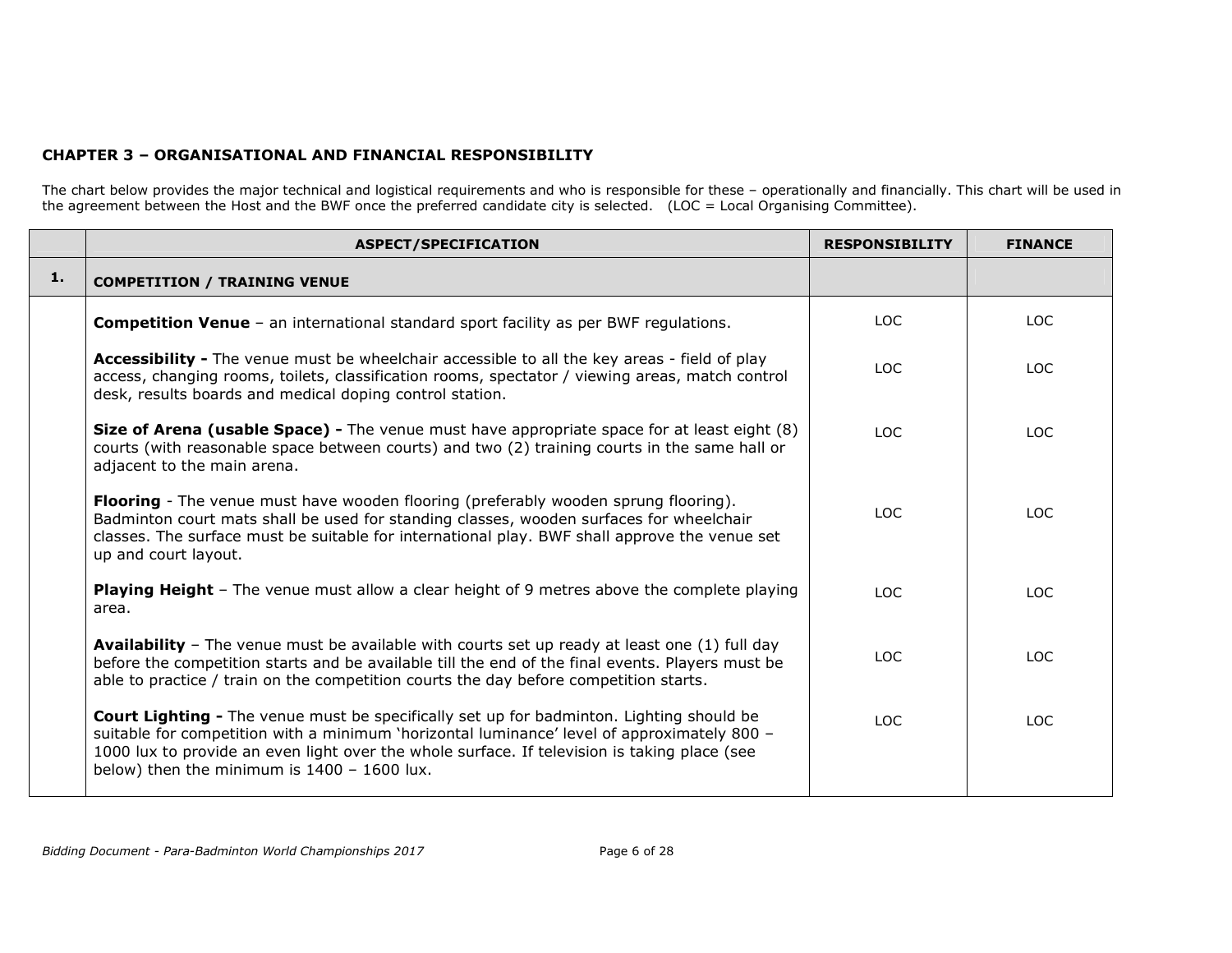|    | <b>Seating Capacity -</b> The venue must provide a minimum seating capacity of 300 for the<br>competitors in the event. There must be sufficient viewing areas which are wheelchair<br>accessible.                                                                                                                                                                | <b>LOC</b> | LOC        |
|----|-------------------------------------------------------------------------------------------------------------------------------------------------------------------------------------------------------------------------------------------------------------------------------------------------------------------------------------------------------------------|------------|------------|
|    | <b>Catering facilities</b> - catering facilities must be available at the venue from at least one hour<br>after play starts until one hour before play is due to complete for each day during the<br>Championships, and offering a range of hot and cold food and drinks, and specifically not just<br>snacks or fast foods. Consumers to pay for food purchased. | LOC.       | LOC        |
| 2. | OTHER VENUE FACILITIES / SECURITY                                                                                                                                                                                                                                                                                                                                 |            |            |
|    | <b>Classification Area / Rooms -</b> The Venue must have an area and rooms where classification<br>of players can be conducted in private by Classifiers / Medical personnel.                                                                                                                                                                                     | LOC.       | LOC.       |
|    | Minimally this is a wheelchair accessible waiting room, and adjacent to this, a classification<br>room - also wheelchair accessible. The room must be large enough for examination benches,<br>examination chairs, a table and four chairs and privacy screens.                                                                                                   |            |            |
|    | <b>Doping Control Station -</b> The venue must have an area for a Doping Control Station to be set<br>up. Minimally this has two rooms, a wheelchair accessible waiting room and a processing room<br>which has two adjacent toilets, one for male and one for females (see detailed specifications).                                                             | <b>LOC</b> | LOC        |
|    | <b>Office Space / Work Station - BWF shall have access to a shared office / work station at the</b><br>venue with free internet access.                                                                                                                                                                                                                           | LOC.       | <b>LOC</b> |
|    | <b>Media Facilities -</b> work stations / work area for media including free access to the internet for<br>an agreed number of media personnel.                                                                                                                                                                                                                   | LOC.       | LOC        |
|    | <b>Venue Security / Access Control -</b> The venue must use appropriate measures to control<br>access in and around the field of play. Personnel must be provided for access / control.<br>Measures taken to ensure the overall security and safety of the teams / team management,<br>technical officials and organising committee.                              | LOC.       | <b>LOC</b> |
|    |                                                                                                                                                                                                                                                                                                                                                                   |            |            |

Ξ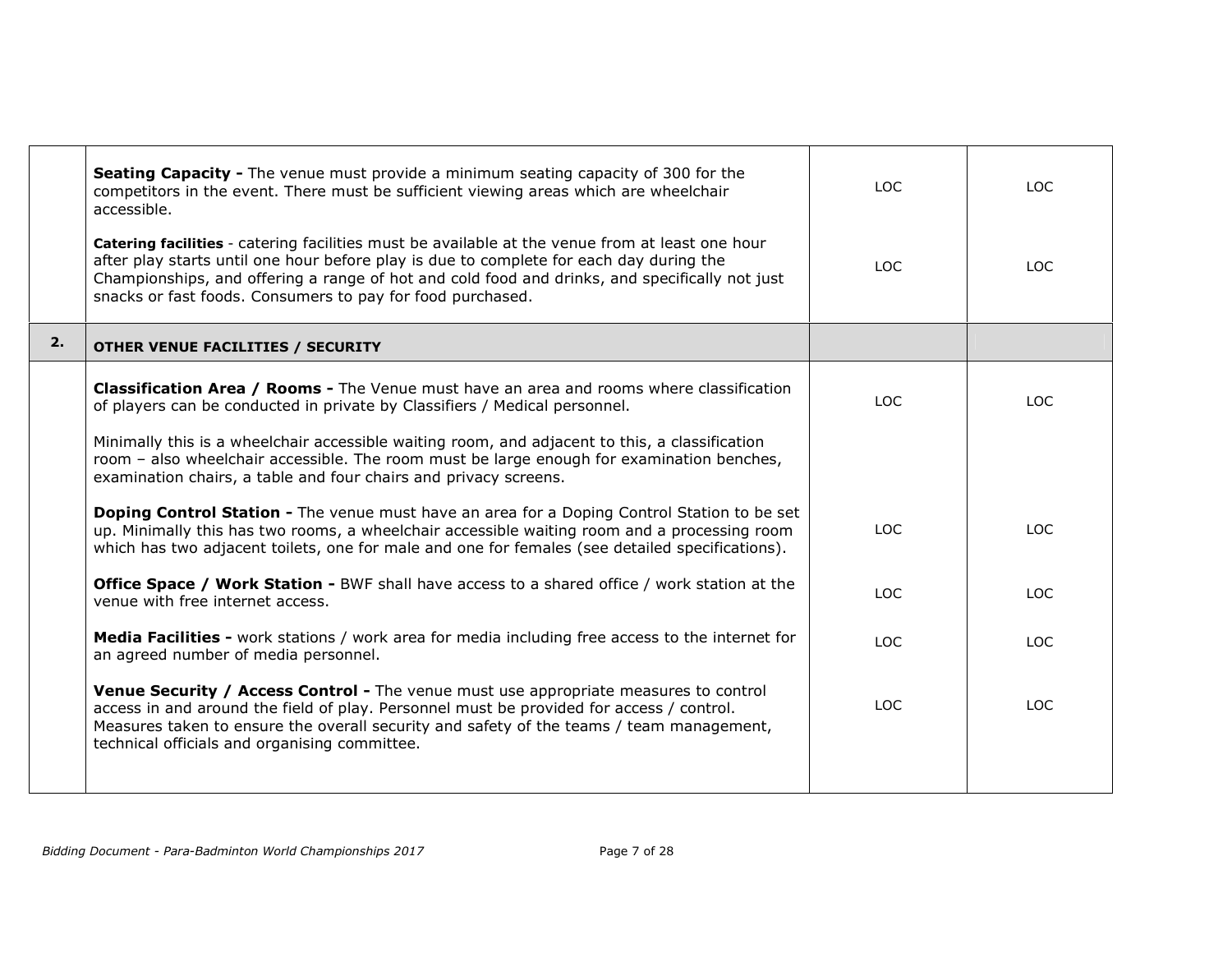|    | <b>Site Inspection -</b> the BWF will carry out a site inspection. International economy class flight<br>for one person and all local arrangements shall be made by LOC for one BWF representative.<br>This includes transport (airport-hotel-venues-hotel), accommodation for two nights. A site visit<br>shall be arranged of all venues - competition, training, accommodation. | LOC        | <b>LOC</b> |
|----|------------------------------------------------------------------------------------------------------------------------------------------------------------------------------------------------------------------------------------------------------------------------------------------------------------------------------------------------------------------------------------|------------|------------|
| 3. | <b>EQUIPMENT</b>                                                                                                                                                                                                                                                                                                                                                                   |            |            |
|    | <b>Court Mats / Umpires Chairs / Other Equipment -</b> A suitable quantity and quality of court<br>mats, posts, nets and umpire chairs must be provided to service the competition.                                                                                                                                                                                                | <b>LOC</b> | <b>LOC</b> |
|    | <b>Scoring Equipment - Manual or electronic scoring equipment is provided including court side</b><br>monitors if electronic scoring systems are used.                                                                                                                                                                                                                             | LOC.       | LOC.       |
|    | <b>Shuttles -</b> A suitable quantity and quality of shuttlecocks and a variety of speeds must be<br>available for the running of the smooth running of the competition. The safekeeping and<br>security of the shuttlecocks must be arranged.                                                                                                                                     | LOC.       | <b>LOC</b> |
|    | The brand and quality of the shuttlecock shall be approved.                                                                                                                                                                                                                                                                                                                        | <b>BWF</b> |            |
| 4. | <b>PERSONNEL - TECHNICAL</b>                                                                                                                                                                                                                                                                                                                                                       |            |            |
|    | <b>Referee and Deputy Referee</b> - a suitably qualified BWF appointed Referee (1) and local<br>Deputy Referee (1) will be available before and during the Championships to be in charge of<br>the competition.                                                                                                                                                                    | <b>BWF</b> | <b>BWF</b> |
|    | Technical Delegate - a suitably qualified Technical Delegate will be present immediately<br>before and during the Championships to support the Referee / Deputy on technical para-<br>badminton matters.                                                                                                                                                                           | <b>BWF</b> | <b>BWF</b> |
|    | <b>Classifiers</b> - five (5) Classifiers shall be appointed for the Championships (1 Chief Classifier<br>and 4 Classifiers).                                                                                                                                                                                                                                                      | <b>BWF</b> | <b>BWF</b> |
|    | <b>Umpires</b> - up to a maximum of 20 suitably qualified Umpires will be appointed and present<br>during the competition to be in charge of matches at the competition. They may be a                                                                                                                                                                                             | <b>LOC</b> | <b>LOC</b> |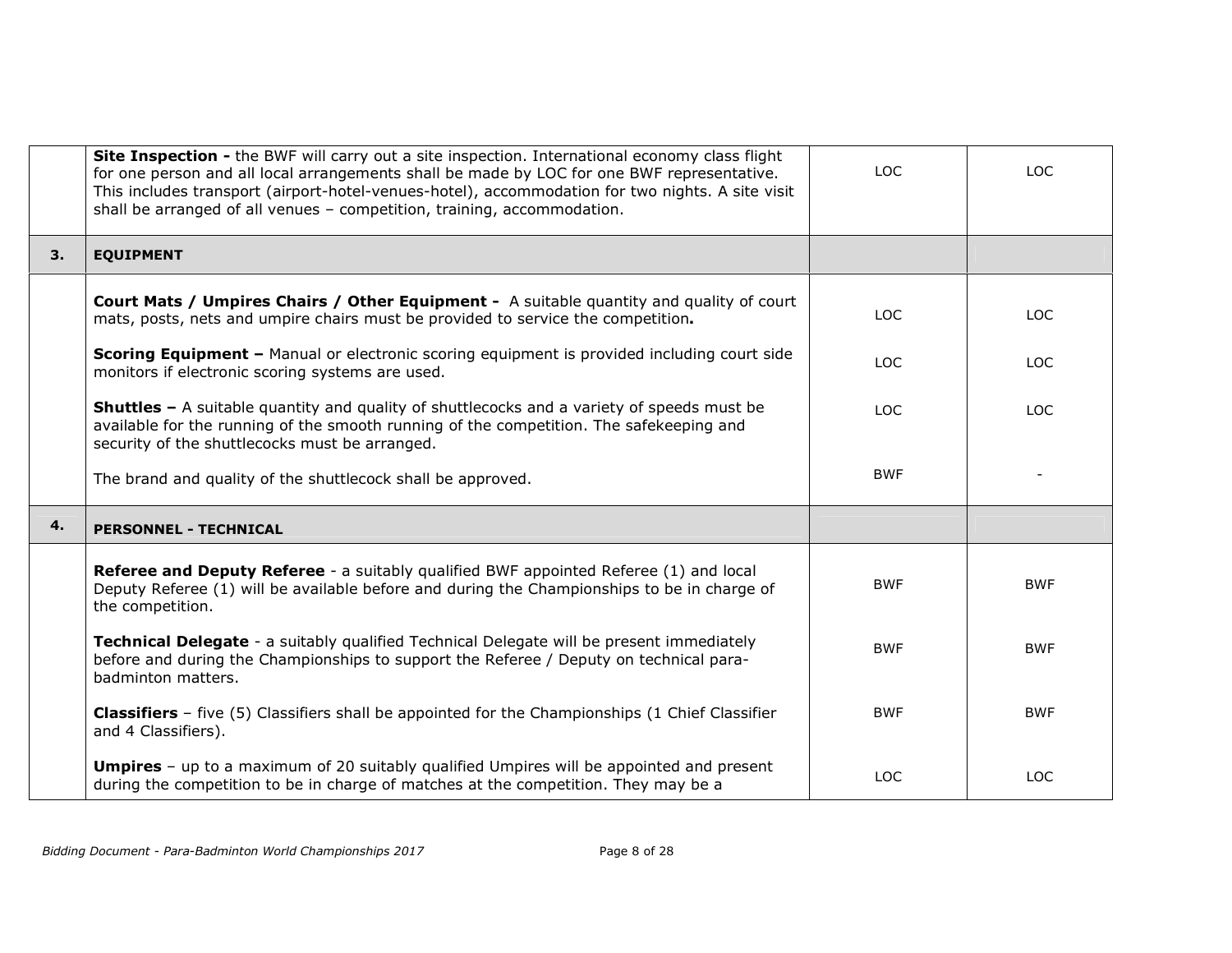|         | combination of local, national or international level umpires.                                                                                                                                                                                  | <b>BWF</b> | <b>BWF</b> |
|---------|-------------------------------------------------------------------------------------------------------------------------------------------------------------------------------------------------------------------------------------------------|------------|------------|
|         | Up to six (6) international Umpires shall be appointed.                                                                                                                                                                                         | LOC.       |            |
|         | Line Judges - a suitable number of Line Judges (16 years old and over) shall be available<br>throughout the Championships.                                                                                                                      |            | <b>LOC</b> |
|         | Personnel - Transport, Accommodation and Allowance                                                                                                                                                                                              | <b>BWF</b> | <b>BWF</b> |
| $\circ$ | International air transport and daily allowance / per diem shall be provided for the<br>Referee, Technical Delegate, International Umpires and Classifiers.                                                                                     |            |            |
| $\circ$ | <b>Daily allowance</b> / per diem shall be paid to the local Deputy Referee and local Umpires.<br>Trainee Classifiers shall be paid for the days they work.                                                                                     | <b>LOC</b> | <b>LOC</b> |
| $\circ$ | <b>Accommodation</b> for a minimum of seven (7) nights shall be provided for the Referee,<br>Deputy Referee, Technical Delegate and Classifiers. The hotel shall be a minimum 4 star<br>level hotel and includes breakfast and internet access. | <b>LOC</b> | <b>LOC</b> |
| $\circ$ | <b>Accommodation</b> for a minimum of six (6) nights shall be provided for the International<br>Umpires and Local Umpires who require this. The hotel shall be a minimum 3 star level<br>hotel and includes breakfast.                          | <b>LOC</b> | <b>LOC</b> |
| $\circ$ | <b>Lunch for the workforce -</b> during the day and times people are working at the<br>competition venue during competition days only, lunch shall be provided to all technical<br>personal and volunteers working on the event.                | <b>LOC</b> | <b>LOC</b> |
| $\circ$ | <b>Refreshments for the workforce</b> - between the hours of 1000 and 2100, refreshments<br>and snacks shall be provided for the workforce.                                                                                                     | <b>LOC</b> | <b>LOC</b> |
| $\circ$ | Drinking water for workforce - Adequate supply of bottled drinking water shall be<br>provided free of charge for technical personnel and volunteers working at the event.                                                                       | <b>LOC</b> | <b>LOC</b> |
|         |                                                                                                                                                                                                                                                 |            |            |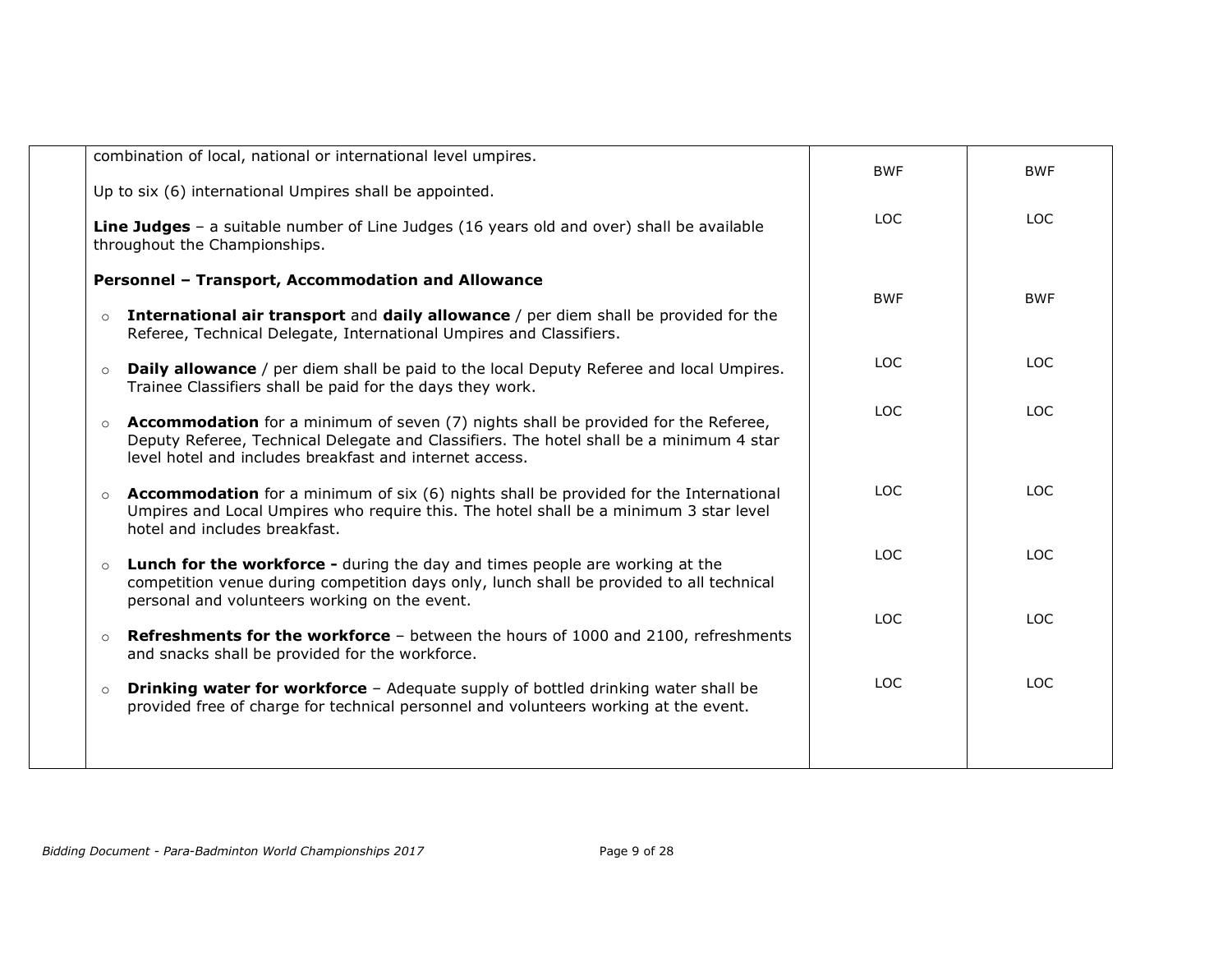| 5 | <b>OTHER PERSONNEL - OPERATIONS / SERVICES</b>                                                                                                                                                                                                                                                                                                                                                                                                                                                               |            |            |
|---|--------------------------------------------------------------------------------------------------------------------------------------------------------------------------------------------------------------------------------------------------------------------------------------------------------------------------------------------------------------------------------------------------------------------------------------------------------------------------------------------------------------|------------|------------|
|   | <b>Organising Committee -</b> sufficient staff and volunteers shall be appointed to the committee<br>to ensure the necessary planning, implementation and reporting after the Championships.<br>Roles include but not limited to - main contact person (fluent in English), Event Manager,<br>Match / Shuttle Controller, Umpire Coordinator, Results Coordinator, Venue Coordinator,<br>Transport Coordinator, Accommodation Coordinator, Medical Services Coordinator, Publicity<br>and Media Coordinator. | LOC        | LOC.       |
|   | Medical Services - Provide medical services at the Championships to take care of injuries /<br>medical referrals as well as emergency medical services for participants, support personnel,<br>officials and the workforce and spectators if required.                                                                                                                                                                                                                                                       | <b>LOC</b> | <b>LOC</b> |
|   | Medical Referral Service - a referral service to local medical centres. Medical service must be<br>available for foreign / overseas players and officials to deal both with minor ailments and<br>injuries, as well as emergencies, and the procedures for using that medical service must be<br>clearly documented to all visitors.                                                                                                                                                                         | <b>LOC</b> |            |
|   | <b>Physiotherapy / Massage Service</b> - visiting players must have access to a qualified<br>physiotherapy / massage service - this may be in the venue or a referral service to an external<br>provider. Charges for these are the responsibility of the players / teams themselves.                                                                                                                                                                                                                        | <b>LOC</b> |            |
|   | <b>Championships Photographer</b> - an official photographer shall be appointed for the<br>Championships and copies of all photos shall be made available to the BWF for its use in<br>publicity of the event and future publications. All accommodation, transport, professional fees,<br>allowances shall be the responsibility of the LOC.                                                                                                                                                                | LOC.       | LOC.       |
|   | <b>Press Officer</b> - LOC shall appoint a press officer to coordinate media and media enquiries and<br>write articles and press releases about the Championships / publish these and make these<br>available for the BWF website.                                                                                                                                                                                                                                                                           | <b>LOC</b> | <b>LOC</b> |
|   | <b>BWF Support Staff</b> - BWF shall appoint supports staff as it sees necessary to support the<br>Championships.                                                                                                                                                                                                                                                                                                                                                                                            | <b>BWF</b> | <b>BWF</b> |
|   | Other Personnel - all other necessary personnel must be made available, for roles such as                                                                                                                                                                                                                                                                                                                                                                                                                    | <b>LOC</b> | <b>LOC</b> |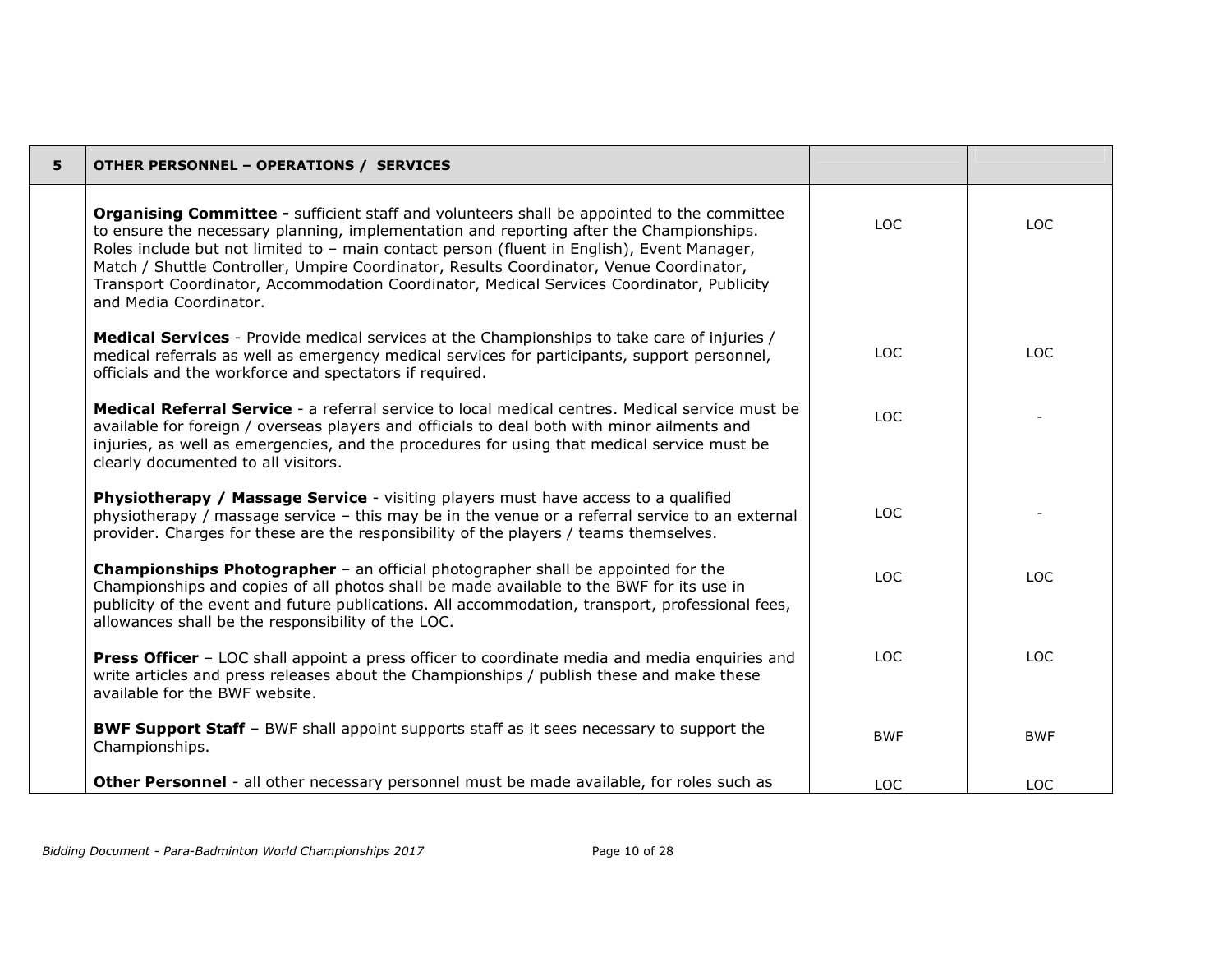|    | airport greeting, player / team liaison, hotel liaison, accreditation, team press room service, VIP<br>liaison and support.                                                                                                                                                                                                                                                                                                                                 |            |  |
|----|-------------------------------------------------------------------------------------------------------------------------------------------------------------------------------------------------------------------------------------------------------------------------------------------------------------------------------------------------------------------------------------------------------------------------------------------------------------|------------|--|
| 6. | <b>INVITATIONS, ENTRIES, PLAYERS AND TEAMS</b>                                                                                                                                                                                                                                                                                                                                                                                                              |            |  |
|    | <b>Invitation / Entry Forms / Entries</b> - invitations, accommodation / transport / visa and entry<br>forms shall be prepared and made available no later than four (4) months before the last day<br>of play. Entries shall close eight (8) weeks before the Championships.                                                                                                                                                                               | LOC        |  |
|    | The invitation / entry form and fees charged shall be approved before circulated and published.                                                                                                                                                                                                                                                                                                                                                             | <b>BWF</b> |  |
|    | Entries - Member Associations and organisations recognized by the BWF shall enter on the<br>official entry form and send these direct to the LOC. These shall be checked, and players<br>verified against the players Master List. Regular reports shall be sent to the BWF on entries and<br>the final list of entries provided to the BWF four (4) days after closing of entries.                                                                         | LOC.       |  |
|    | Player's air travel or their own domestic land travel - this will be arranged and paid for<br>by themselves or their Member Associations. LOC must provide assistance where necessary to<br>visiting teams and officials to obtain entry visas. Timely applications for visas remain the<br>responsibility of the applicants.                                                                                                                               |            |  |
|    | Players' accommodation - this will be arranged and paid for by their Member Associations or<br>by individual players. LOC must provide assistance to visiting teams, officials and others to<br>make bookings for their stay in the official host hotel for the tournament. Hotel prices should<br>be reasonable and affordable in price for the Member Associations / players and the pricing<br>structure for accommodation shall be approved by the BWF. |            |  |
|    | Players, managers / team living expenses will be the total responsibility of their Member<br>Associations or the individuals competing / visiting.                                                                                                                                                                                                                                                                                                          |            |  |
|    |                                                                                                                                                                                                                                                                                                                                                                                                                                                             |            |  |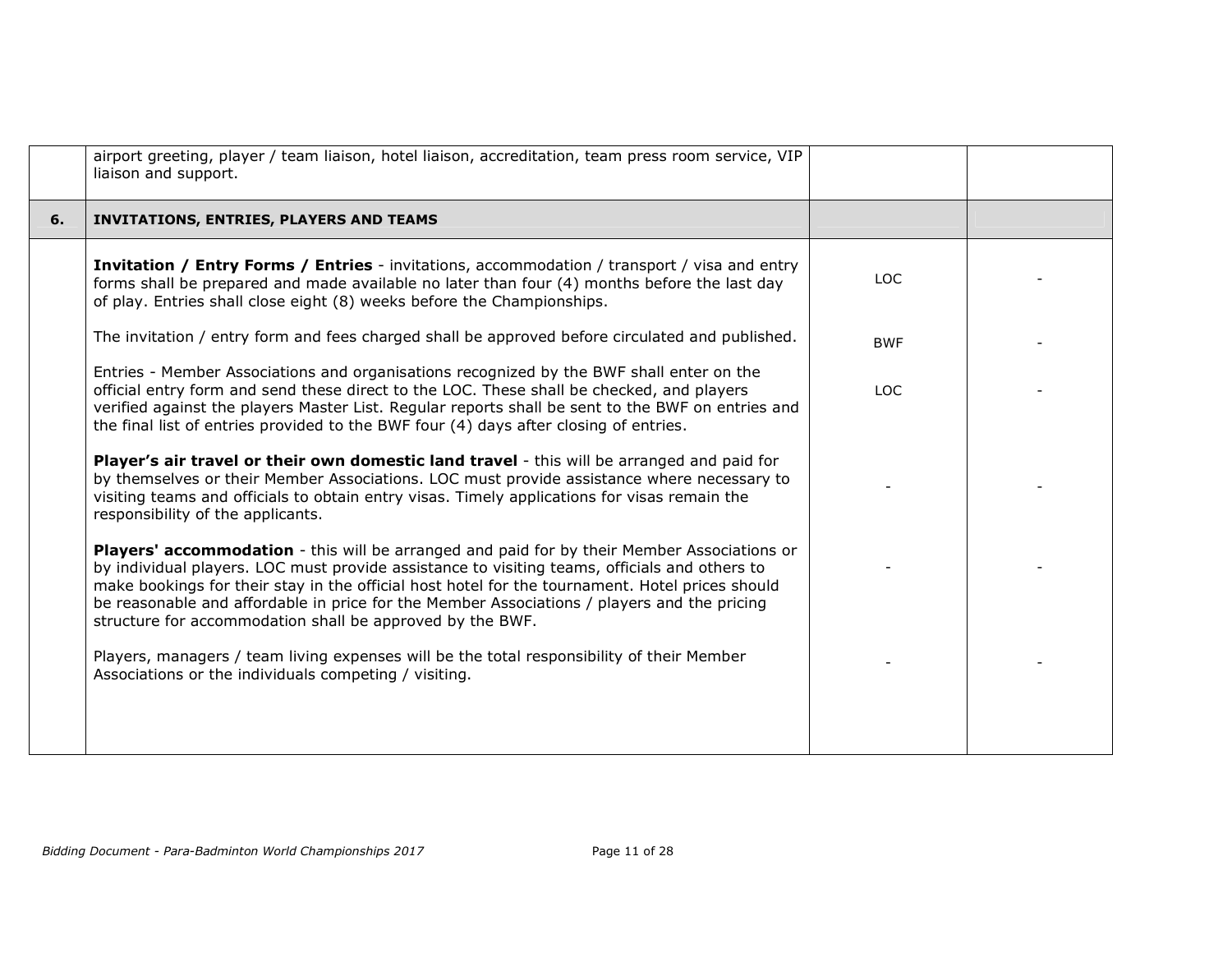| $\overline{7}$ . | <b>WHEELCHAIRS ACCESSIBLE ACCOMMODATION AND TRANSPORT</b>                                                                                                                                                                                                                                                                                                                                                                                                                 |      |               |
|------------------|---------------------------------------------------------------------------------------------------------------------------------------------------------------------------------------------------------------------------------------------------------------------------------------------------------------------------------------------------------------------------------------------------------------------------------------------------------------------------|------|---------------|
|                  | <b>Wheelchair Accessible Accommodation -</b> Wheelchair accessible hotel(s) shall be selected as<br>the official Championships hotel(s) for players and teams. The name(s), location(s), quality,<br>pricing, process for bookings etc shall be detailed in the official invitation.                                                                                                                                                                                      | LOC  |               |
|                  | Official competition hotels must be used to accommodate the Referee, Deputy Referee,<br>Technical Delegate, Classifiers, Umpires, Doctors, BWF Press Officer, BWF Official Photographer<br>and BWF support staff. Accommodation for the above must be in single rooms except Umpires<br>who should be allocated accommodation in twin rooms.                                                                                                                              | LOC. | (see 4 above) |
|                  | Wheelchair Accessible Transport - drivers / transport must be made available to convey (in<br>a reasonably timely manner - $\frac{1}{2}$ hourly to hourly service - and by a reasonably direct route) all<br>foreign / overseas players, officials, BWF VIPs if any and personnel from BWF to and from the<br>official competition hotels and the nearest international airport; between the hotels and the<br>venue; and between the hotels and the practice facilities. | LOC. | TOC.          |
|                  | A car and driver must be available whenever required for each of the 1) BWF President or his<br>representative, and 2) the Refereeing team and 3) the Technical Delegate. Transport must be<br>available late at night to convey other officials and media room staff back to their hotels.                                                                                                                                                                               | LOC. | <b>LOC</b>    |
| 8.               | <b>EVENT OPERATIONS</b>                                                                                                                                                                                                                                                                                                                                                                                                                                                   |      |               |
|                  | <b>Schedule of Play</b> - players will be informed of their playing schedule at the Championships via<br>their team managers.                                                                                                                                                                                                                                                                                                                                             | LOC. |               |
|                  | <b>Electronic Scoring System</b> - Tournament planner shall be used as the tournament draw and<br>results software.                                                                                                                                                                                                                                                                                                                                                       | LOC. | <b>LOC</b>    |
|                  | Use best endeavours to provide electronic scoring services to a high quality. Supply of any<br>equipment will be at no cost to the BWF including - LCD screens for scoring, computers / PCs<br>(Windows XP, network connections).                                                                                                                                                                                                                                         | LOC. | <b>LOC</b>    |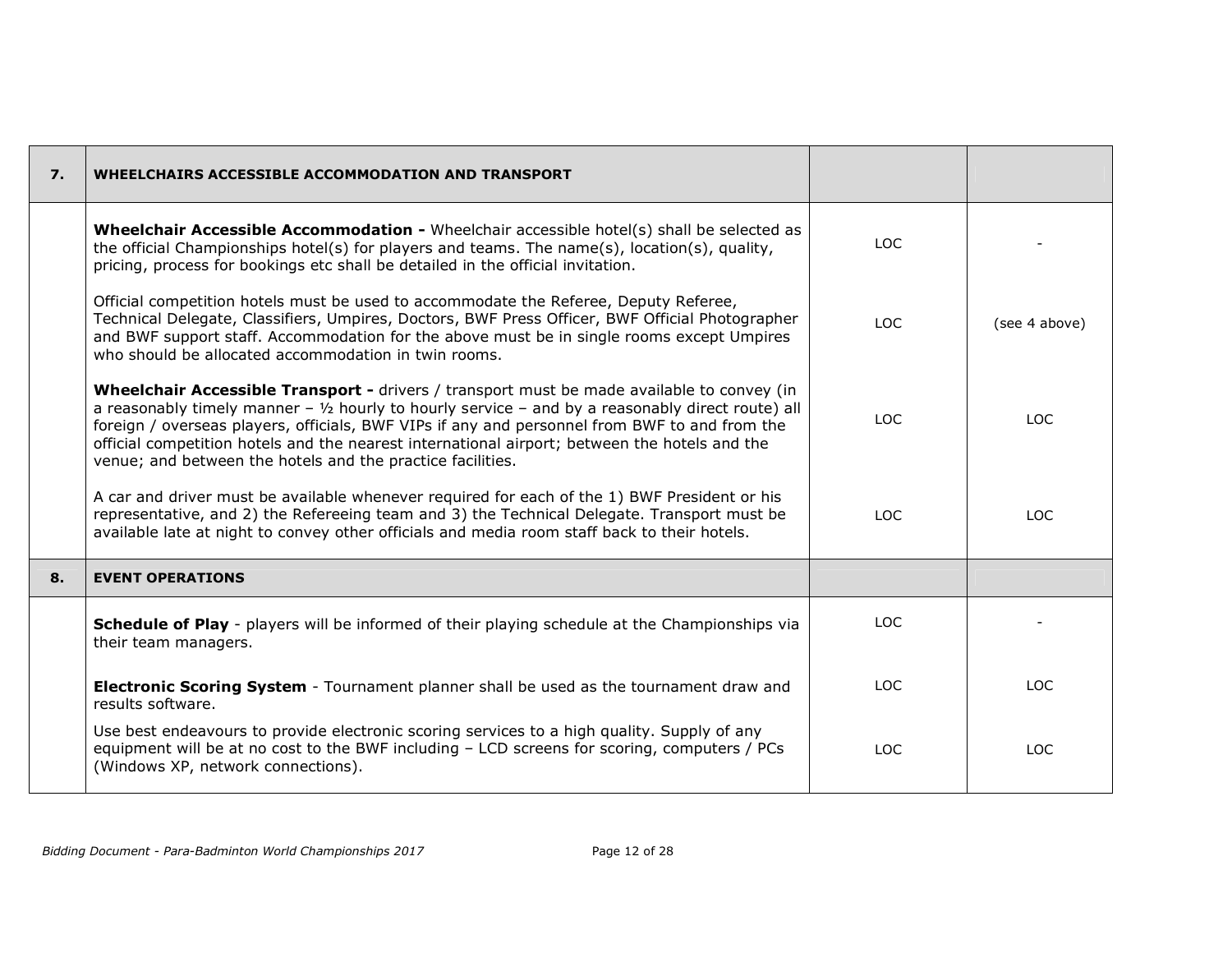| Match Control and Results Reporting - provide and pay for high quality results service for<br>teams, para-badminton fans and the media.                                                                                                                                                                                 | <b>LOC</b> | <b>LOC</b> |
|-------------------------------------------------------------------------------------------------------------------------------------------------------------------------------------------------------------------------------------------------------------------------------------------------------------------------|------------|------------|
| <b>Event Presentation</b> - Provide high quality sports presentation including the event logo and<br>elements used in the overall look and feel / brand of the Championships, country flags,<br>backdrops for media interviews and for prize presentations.                                                             | <b>LOC</b> | <b>LOC</b> |
| Produce an event logo which is approved by the BWF.                                                                                                                                                                                                                                                                     | <b>LOC</b> | <b>LOC</b> |
| <b>Championships Programme</b> - produce a souvenir programme for the Championships. The<br>final copy is approved by the BWF before printing.<br>The programme must contain BWF supplied content.                                                                                                                      | <b>LOC</b> | <b>LOC</b> |
| <b>Medals</b> - providing medals or keep sake souvenirs for the winners, and runners up and $3^{rd} / 4^{th}$<br>place. The design of the medals must be approved by the BWF and have the BWF logo on<br>them.                                                                                                          | <b>LOC</b> | <b>LOC</b> |
| Anti-Doping Testing - testing shall be carried out in accordance with BWF Anti-Doping<br>Regulations and procedures, and BWF will be responsible for deciding the number of tests to be<br>conducted. BWF may request LOC for assistance in liaising with the national anti-doping<br>agency.                           | <b>BWF</b> | <b>BWF</b> |
| Facilities must be provided for the testing to take place as per the WADA guidelines.                                                                                                                                                                                                                                   | <b>LOC</b> | <b>LOC</b> |
| VIP Support - VIP hospitality (refreshments and snacks) to be provided on the days of play<br>where BWF / BWF council, BWF guests are present. VIP seats and VIP accreditations must be<br>made available at all sessions as required. BWF shall have the opportunity to request<br>additional seats or accreditations. | <b>LOC</b> | <b>LOC</b> |
|                                                                                                                                                                                                                                                                                                                         |            |            |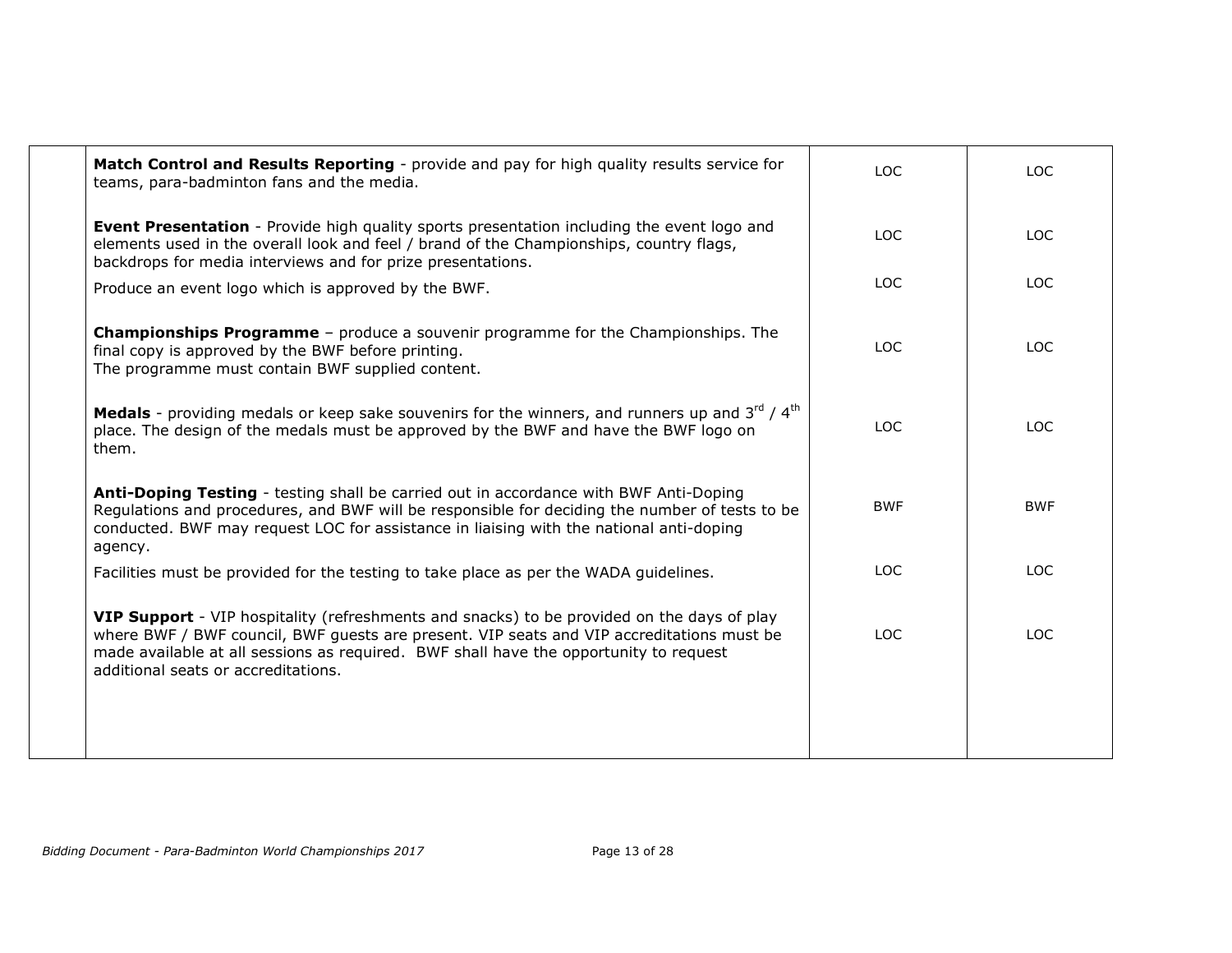| 9.  | TELEVISION, MARKETING AND PUBLICITY                                                                                                                                                                                                                                                                                                                             |            |            |
|-----|-----------------------------------------------------------------------------------------------------------------------------------------------------------------------------------------------------------------------------------------------------------------------------------------------------------------------------------------------------------------|------------|------------|
|     | <b>Publicity and Marketing -</b> marketing and publicity of the Championships must be done across<br>the country where the Championships are being hosted to raise visibility and awareness of<br>para-badminton and the Para-Badminton World Championships.                                                                                                    | LOC.       | LOC.       |
|     | TV Production - use its best endeavours to secure at no cost to the BWF, TV production which<br>is relevant to the scale and scope of the Championships. LOC will use best endeavours to<br>ensure coverage of the Event meets BWF's Television Delivery Requirements. LOC must liaise<br>with the BWF on the television production and broadcast arrangements. | TOC.       | TOC.       |
|     | Website and Internet Rights - BWF retains rights for the exploitation by means of website,<br>internet, and interactive media. Streaming and webcasting rights of any of the match played<br>remain with the BWF unless otherwise agreed by the BWF.                                                                                                            | <b>BWF</b> | <b>BWF</b> |
|     | Possibility for non-exclusively to create a Championships website specifically and only for the<br>communication and publicity for the Championships including Championships information, news<br>stories, player profiles and results.                                                                                                                         | <b>BWF</b> | <b>BWF</b> |
| 10. | <b>POST CHAMPIONSHIPS REPORTING</b>                                                                                                                                                                                                                                                                                                                             |            |            |
|     | <b>Post Championships Report</b> - responsible for preparing and sending to the BWF a<br>comprehensive post event report within 4 weeks of the Para-Badminton World Championships<br>2017 finishing.                                                                                                                                                            | LOC.       | LOC.       |

 $\qquad \qquad \qquad -$  . The contribution of the contribution of the contribution of the contribution of the contribution of the contribution of the contribution of the contribution of the contribution of the contribution of the co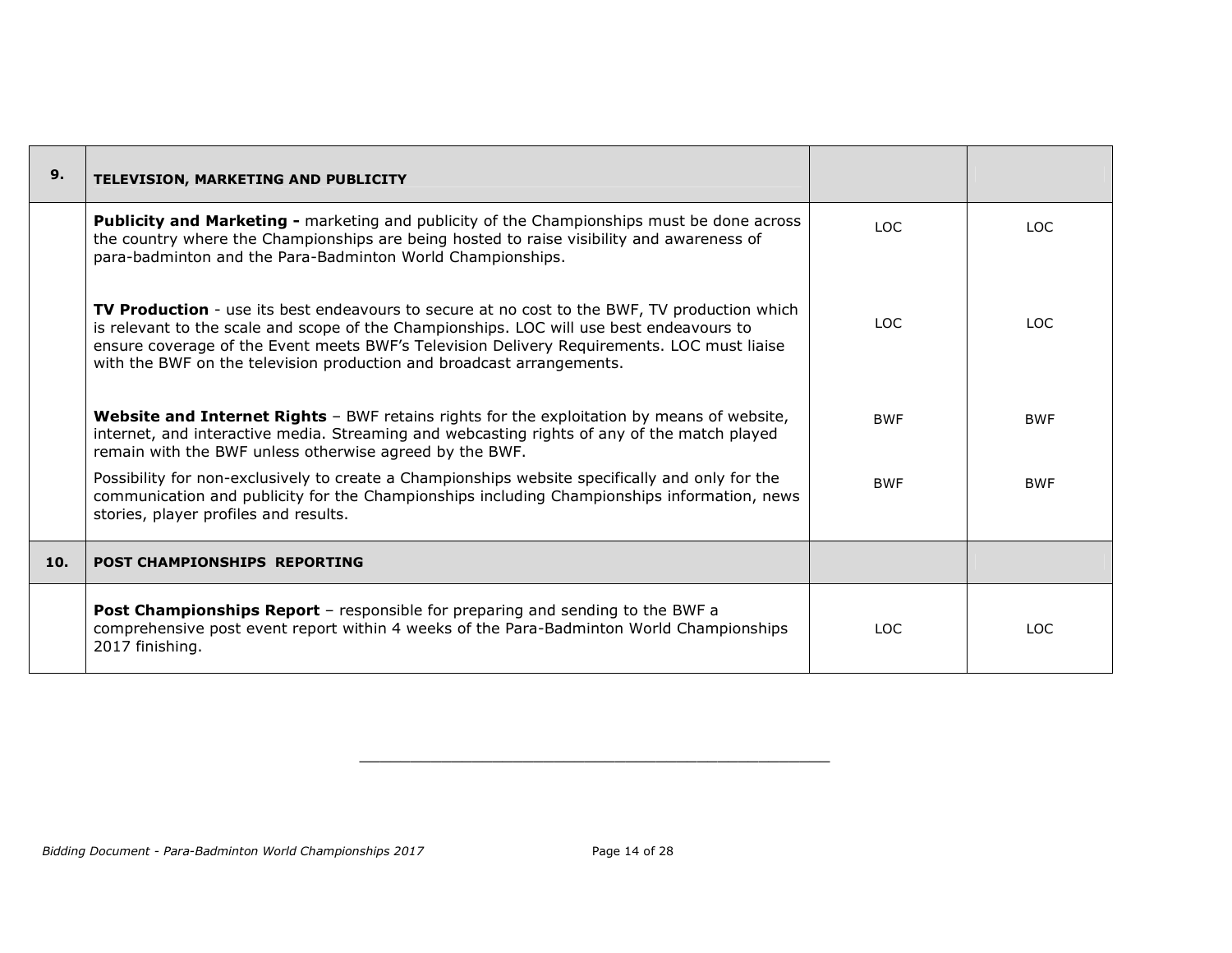## CHAPTER 4 – MEDIA AND COMMERCIAL RIGHTS & OBLIGATIONS

#### INTRODUCTION

Within 60 days of the BWF decision on who is hosting the Championships the BWF and the successful Host Member Association (LOC) will sign a Hosting and Sponsorship Agreement.

The agreement between them will include the rights that each party can exploit in relation to the event. The totality of these rights is initially owned exclusively by BWF and is made up of the:

- a) Television Broadcast Rights and Production
- b) **Commercial Rights**, including all advertising, sponsorship and merchandising Rights

In negotiating with potential hosts regarding the organisation of an event, BWF grants specific rights to the Organising Committee (LOC). The rights granted to an LOC depend largely on the competence, contacts, sales and marketing potential of the LOC, and existing BWF commitments, strategy and policy.

This section explains the rights that are typically exploited at BWF events and which rights can be exploited by the LOC. In case the LOC wish to retain additional rights than what is described in this section, then it should be specified in detail which additional rights the LOC wish to retain and any effect on any hosting fee if these additional rights are not granted to the LOC by BWF.

The LOC should also clearly specify which product categories they wish to have as exclusive product categories for the LOC.

BWF requires 'sign-off' on all commercial and design aspects of the arena dressing to ensure this consistent look and feel, and that all commercial requirements are implemented correctly.

#### TELEVISION RIGHTS

For the Para-badminton World Championships BWF do not expect or require any television coverage. However all Domestic and International Television Rights remain with the BWF and the BWF shall be entitled to exploit these rights accordingly.

'Domestic TV Rights' shall mean the exclusive right to distribute, broadcast, exhibit and reproduce the broadcast for exhibition on the following media including without limitation any form of television, cable, DBS, satellite, MMDS, SMATV, NVOD, Pay TV, Pay-Per-View and radio and all theatric and non theatric rights (excluding any fixed media such as DVD, CD-ROM, CDi video). All closed circuit and so-called in-flight exhibitions and New Media rights are excluded from the Domestic TV Rights, including but not limited to Internet, WAP, mobile devices, IPTV and other computer generated sources in the LOC's territory.

**'International Broadcast Rights'** shall mean the right to distribute, broadcast, exhibit and reproduce the broadcast for exhibition on any form of electronic media including without limitation any form of television medium including but not limited to terrestrial, cable, DBS, satellite, MMDS, SMATV, NVOD, Pay TV, Pay-Per-View and Radio and all theatric and nontheatric rights (excluding any fixed media such as DVD, CD-ROM, CDi, video) including and not limited to closed circuit and to so-called in-flight exhibitions, and New Media rights including but not limited to Internet WAP, mobile devices, IPTV and other computer-generated sources in all territories except the rights specified under the **Domestic TV Rights**.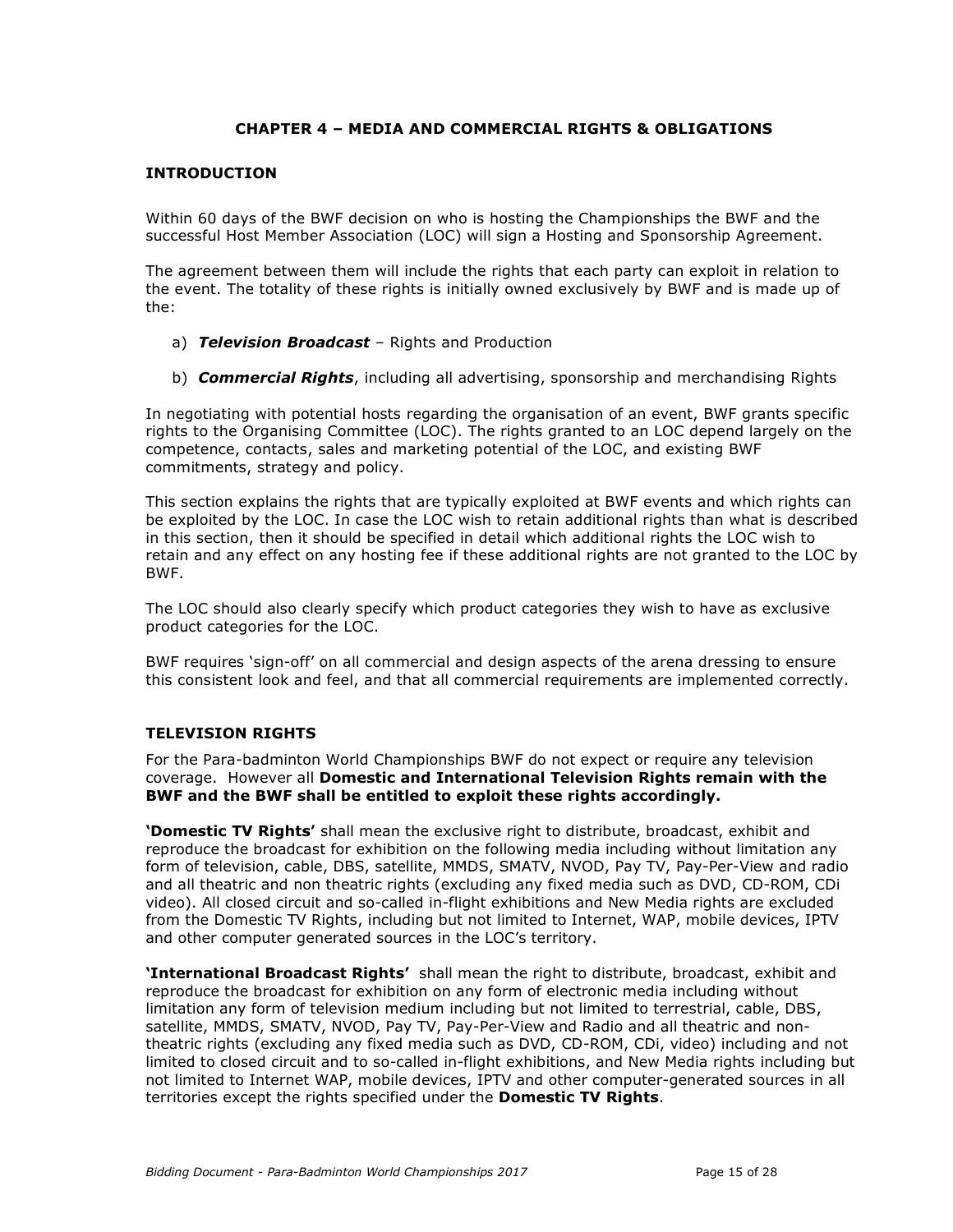'News Access Rights' shall mean the right of access to excerpts from any broadcast not exceeding three (3) minutes in aggregate duration per broadcast, for the purpose of producing news coverage to be broadcast strictly within 72 hours, or as stipulated by local news access regulations, of the occurrence of the relevant day's play as part of a regularly scheduled, bone fide, news programme by all means of vision media including the Internet and on-line services in all territories. The 'News Access Rights' remain the property of the BWF or its Licensee at all times who may authorise their use to any BROADCASTER globally and including in the territory of the LOC.

#### COMMERCIAL RIGHTS, RESTRICTIONS & ARENA DRESSING

By 'Commercial Rights', BWF mean the advertising, sponsorship and merchandising rights associated with the event, in other words the right to sell advertising in the arena and the right to sell title sponsorship to the event.

This section introduces the main commercial rights that are available at BWF events; it explains which rights can be exploited by the LOC, and highlights the procedures that will be required by the LOC to gain approval from BWF in the form of sign-off prior to the event. Bidding Associations are requested to detail where there are any local restrictions on the form of advertising that can be displayed in and around the venue.

### COURTSIDE A-BOARDS

- $\circ$  **Content:** each panel may contain messages or commercial advertising (in any language) apart from advertising that promotes tobacco products and alcohol or products or services which are illegal within the host country.
- $\circ$  **Number:** The total number of courtside A-boards that can be displayed is subject to the type of set-up that is used. A typical set-up is up to 36 A-boards around one court.
- $\circ$  Size and setup: For BWF events, A-boards must be of a size specified in BWF Guidelines. A-board set up will be agreed by the BWF. The BWF shall retain the rights to have up to 6 A-Boards per court.
- $\circ$  **Arrangement:** Placement of A-Boards must be agreed between LOC and BWF. This will depend on the size and shape of the competition venue.
- o Product categories for the LOC:

All product categories are available to the LOC, except if the BWF make arrangements with a Badminton Court Equipment (BCE) Sponsor, then the Sports Equipment Category is exclusively reserved by BWF and cannot be released.

#### o Category Exclusivity - Badminton Court Equipment Sponsor

If BWF make arrangements with a Badminton Court Equipment sponsor then neither the LOC nor its Licensees will appoint or endorse in any way any manufacturer or brand in conflict with any BWF/Tournament sponsors, including the manufacturer or brand of shuttlecock or court equipment at the event other than the BWF Equipment sponsor.

The LOC would use their best endeavours to prevent the name of any brands competing with BWF / Tournament sponsors being advertised or promoted at the host venue, except where the advertisement is carried on the clothing of a participating player or team, or is the legitimate use of a manufacturer name on court equipment not being supplied by the BCE sponsor under the hosting agreement (e.g. umpires chairs). In the event of an infringement of this clause BWF will be entitled to instruct LOC to remove any such objects including but not limited to promotional materials, products, and advertising that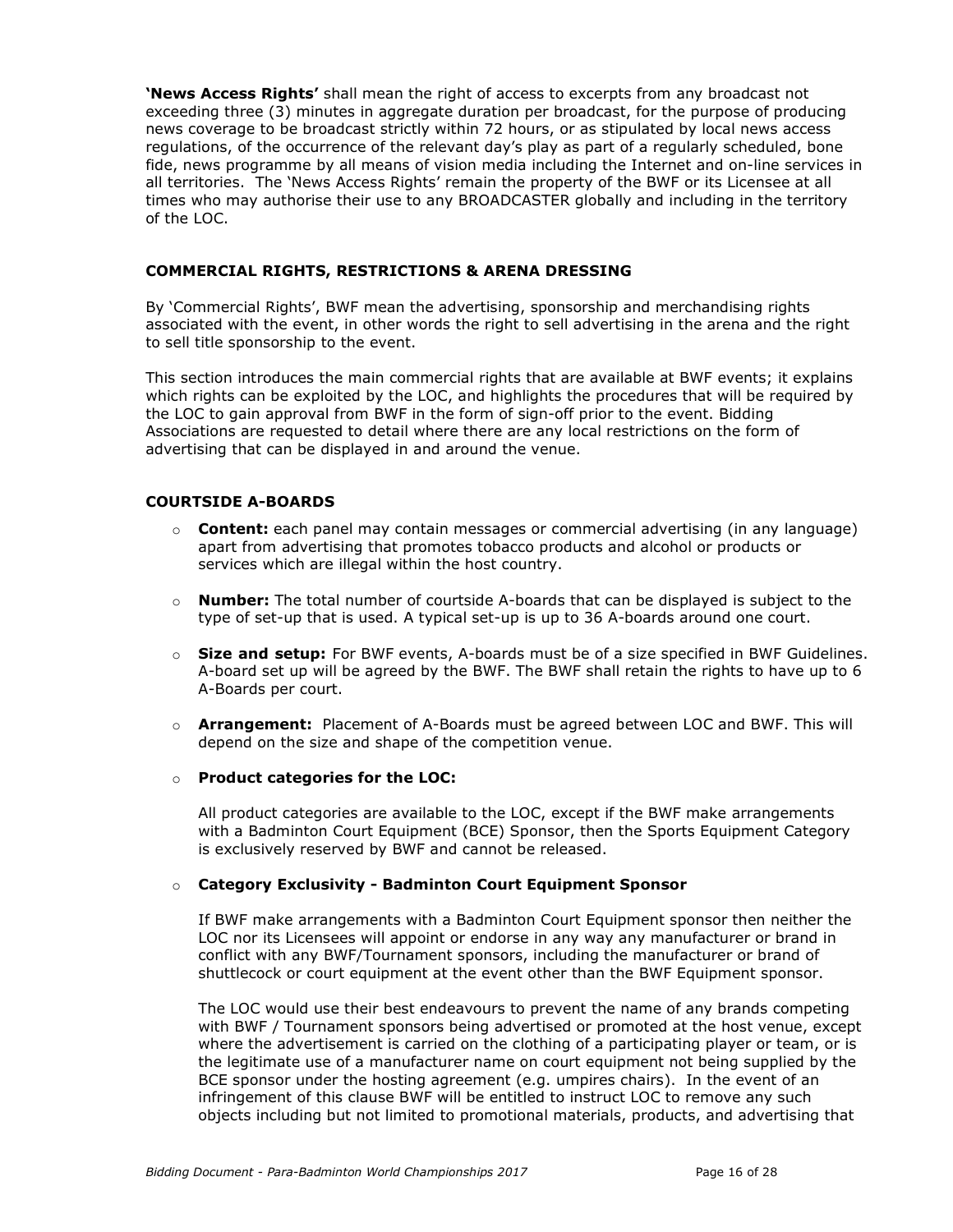may be contributing to the infringement.

#### OTHER ADVERTISING/ VIP BENEFITS

Other promotional opportunities, in and around the courtside and arena:

- $\circ$  Hospitality Rights The LOC can set up a hospitality area where hospitality packages can be sold. BWF to have access to this area for BWF Council, guests and sponsors as and when required.
- $\circ$  LOC has right to banner positions in the venue for corporate banners exclusive to sponsors. BWF to approve final commercial setup (numbers and positions) for sponsor exclusive corporate banners.
- o LOC has right to sell booth spaces. The BWF will have the right to the most prominent booth position and will approve the final commercial setup (numbers, space size and positions) for sponsor exclusive booths.
- $\circ$  Non-exclusive Merchandising Rights. This right to be coordinated with BWF.

All other promotional and advertising opportunities are retained by the BWF.

#### NAMING RIGHTS

The LOC may have all naming rights to the Event. This includes the sale of the title sponsorship of the event, which can be:

'<company> <name of Championships> Para-badminton World Championships 2017' Or

'<name of Championships> Para-badminton Championships presented by <company>'

Or other naming combinations as agreed by BWF.

#### ARENA DRESSING

BWF has the final 'sign-off' on all aspects of the presentation of the event, to include music and its use, music selection and playlist, all special effects and ceremonies.

BWF has the final 'sign-off' on the approval of the arena dressing and all relevant design (including material used for official functions and promotional activities), to include:

- o Totality of all visible sponsorship / advertising / branding
- $\circ$  'Sign-off' approval on inclusion of each individual sponsor / advertiser

All promotional material produced by the LOC must contain BWF sponsors in the correct position and proportion and the cost to produce such materials shall be borne by the LOC. Special requests on promotional material will be borne by the BWF or the sponsor.

#### VIP SERVICES

BWF will be entitled to receive free of charge the following:

- o a few parking bays for VIPs if required
- o Invitation to official functions for BWF officials as agreed.
- $\circ$  BWF shall agree with LOC on prize presenters according to BWF protocol.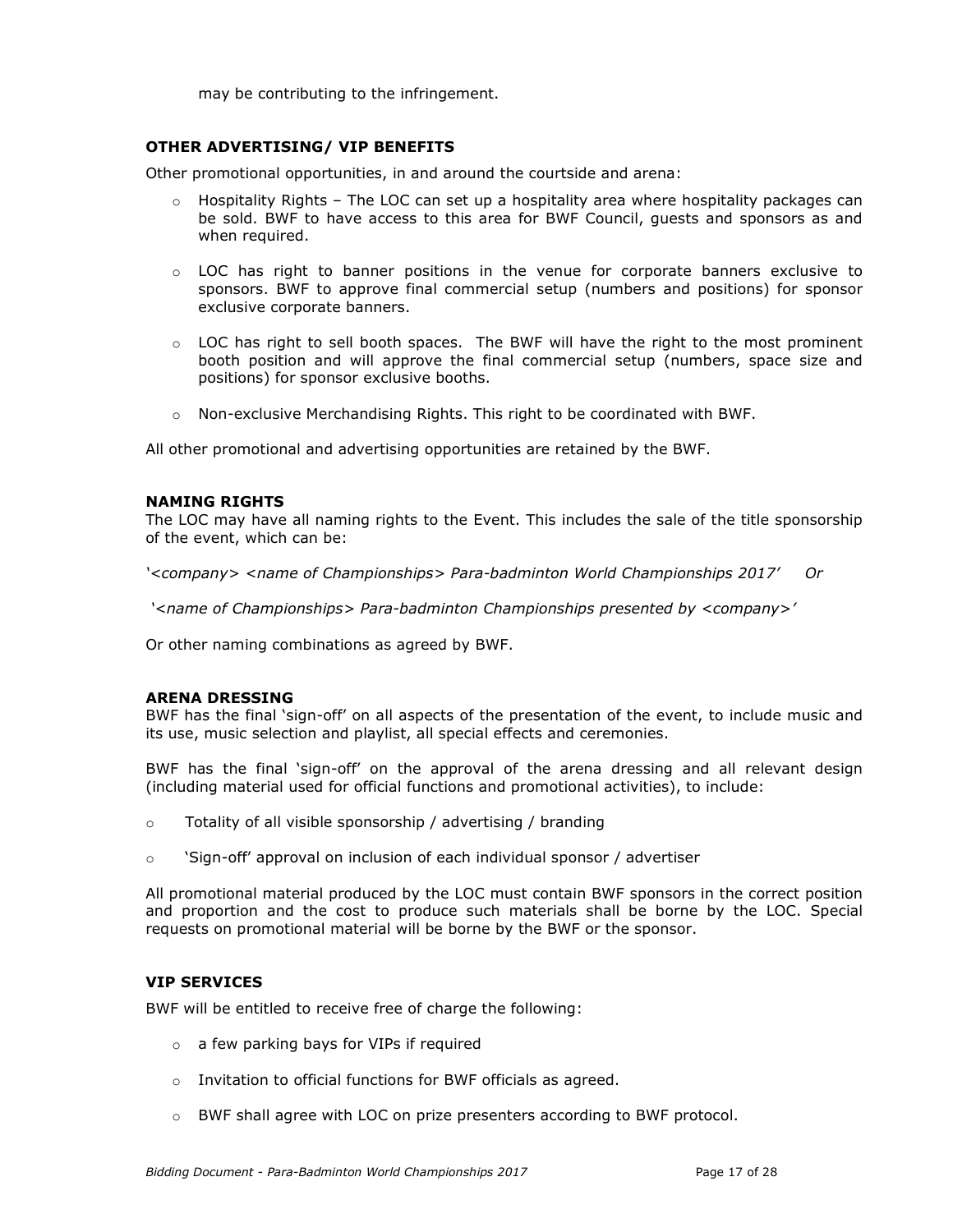#### OTHER COMMERCIAL RIGHTS

The LOC shall incorporate BWF Sponsors in all material where requested by BWF and shall always use the full Tournament logo where the Title Sponsor is exposed. All promotional material produced by the LOC must contain BWF sponsors in the correct position and proportion and the cost to produce such materials shall be borne by the LOC.

Depending on the actual agreement with BWF tournament sponsors there may be additional sponsorship requirements that must be implemented by the LOC. If such additional requirements have material cost implications then such costs will be covered by BWF.

#### MERCHANDISING RIGHTS

Included in this category are all rights associated with the sale of product in connection with BWF events. These rights are non-exclusive rights for the LOC and should be coordinated and agreed with BWF.

Each item of product and its design must be approved by BWF and must carry, where practical, any logo that the BWF requires.

#### INTERACTIVE RIGHTS

This group of rights concerns all and any presence of information and data owned by BWF that appears on the internet in any shape or form. It includes but is not limited to:

- $\circ$  Any moving pictures of the event including video (webcasting) from the event or its environs
- $\circ$  Historical data about players which is contained in databases compiled and owned by BWF
- o So-called "live" scoring of matches at BWF events
- o The use of any URL associated with a BWF event
- $\circ$  The right to give a web site "official competition web site" status.

BWF retains all rights to the Interactive category but may grant certain rights to an LOC as part of its agreement with that LOC. For example, language rights to operate a website in the language of the host LOC only may be granted.

\_\_\_\_\_\_\_\_\_\_\_\_\_\_\_\_\_\_\_\_\_\_\_\_\_\_\_\_\_\_\_\_\_\_\_\_\_\_\_\_\_\_\_\_\_\_

#### CHAPTER 5 – FINANCIAL OVERVIEW

Explaining budget possibilities

#### **OVERVIEW**

In all cases, the Organising Committee is expected to pay for all costs involved in the delivery of the event to the basic specifications in this document, and as detailed further in the hosting contract to be signed between BWF and the successful candidate city. The headline costs include but are not limited to:

**Venue and practice facility hire** as described more fully in Section 3, to include hire of all venues and facilities for the required number of days during and after the event.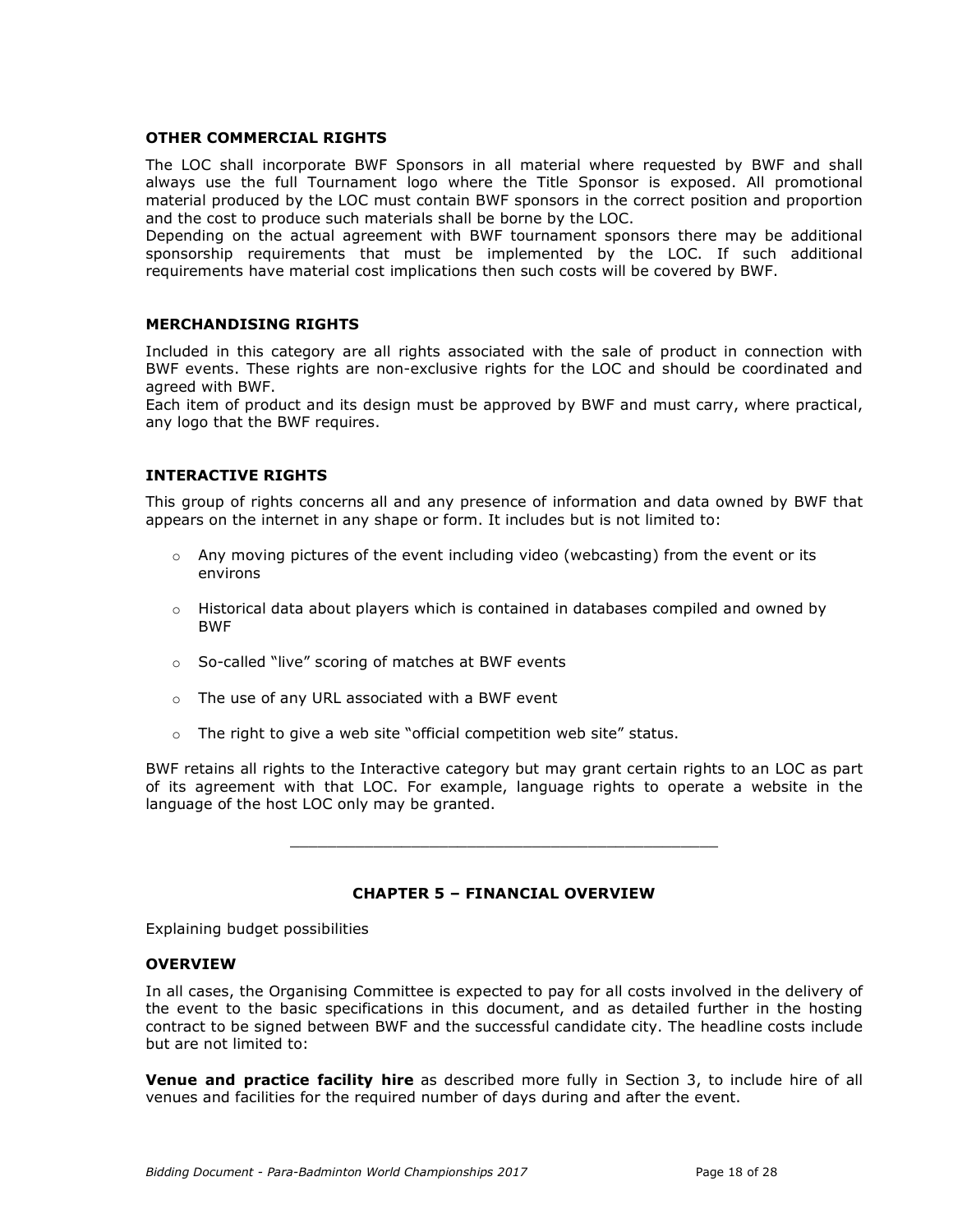Media facilities to include the provision of shared work stations with access to internet.

Local organisation transport, hotel and subsistence costs (as needed by volunteers), event marketing and local promotion, security and stewarding, media facilities, office and communications expenditure, souvenir programme, appropriate staffing and volunteers, etc.

Court Officials to include the accommodation and per diem allowances of the Referee and Deputy Referee, Technical Delegate, and doctors, as described more fully in Chapter 3, Part 4.

**Classifiers** to include the accommodation and daily catering while on duty for the Classifiers, as described more fully in Chapter 3 Part 4.

In certain areas where BWF is expected to have a major operational input, such as with the organisation of flights and accommodation of officials, it is acceptable for bidding organisations to propose a budget limit that can be agreed between BWF and the Organising Committee and used by both parties in the organisation of the event.

#### MARKETING RIGHTS

BWF is the owner of all rights in connection with its event.

Over and above the costs of organising the event, the Organising Committee may wish to exploit marketing rights at the event. Bidding organisations should make clear their intentions in this regard at the time of bidding. For avoidance of doubt, the Domestic and International Broadcast Rights will be retained by BWF.

#### **BUDGETS**

Bidding organisations must provide full details for their budgeting plans for the event in the bid forms in Chapter 6 (see over Bidding Forms).

\_\_\_\_\_\_\_\_\_\_\_\_\_\_\_\_\_\_\_\_\_\_\_\_\_\_\_\_\_\_\_\_\_\_\_\_\_\_\_\_\_\_\_\_\_\_\_\_\_\_\_\_\_\_\_\_\_\_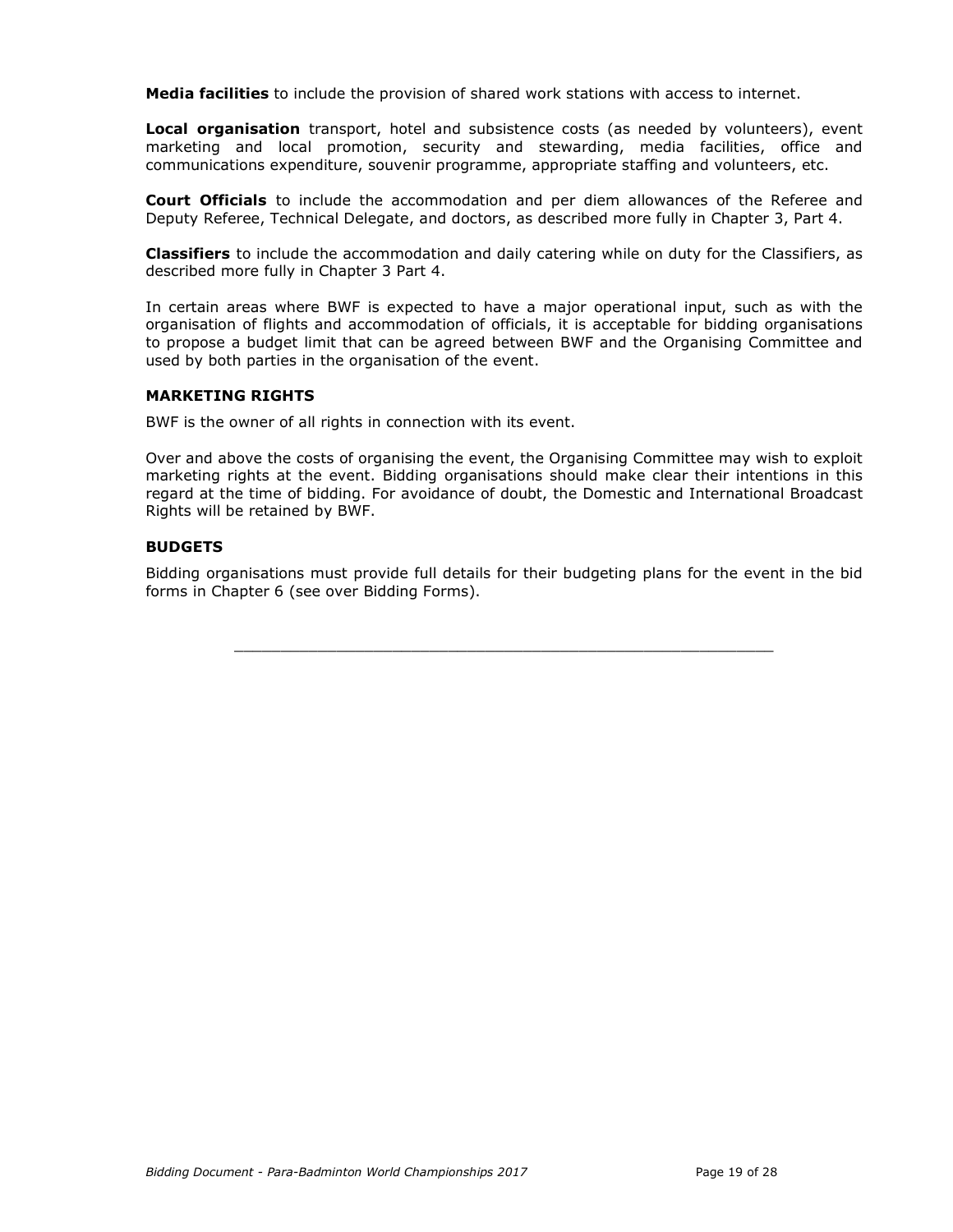## CHAPTER 6 - BIDDING DOCUMENTS/FORMS

The BWF is happy to receive bid documents which are electronic – such as PowerPoint Presentations – or hard copy; paper based bound booklets / documents.

As a minimum, those wishing to host a Para-badminton World Championships must complete the form below.

| <b>BWF Event</b>                                                                                                                         | Para-Badminton World Championships 2017             |
|------------------------------------------------------------------------------------------------------------------------------------------|-----------------------------------------------------|
| <b>1. Contact Details</b>                                                                                                                |                                                     |
| <b>Name of Organisation</b>                                                                                                              |                                                     |
| <b>Name of Contact</b>                                                                                                                   |                                                     |
| <b>Title</b><br>(eg Secretary General)                                                                                                   |                                                     |
| <b>Email Address</b>                                                                                                                     |                                                     |
| <b>Phone Number</b>                                                                                                                      |                                                     |
| <b>Fax Number</b>                                                                                                                        |                                                     |
| <b>Mobile Phone Number</b>                                                                                                               |                                                     |
| <b>Address</b>                                                                                                                           |                                                     |
| <b>Other Contact</b><br>information, if any.                                                                                             |                                                     |
|                                                                                                                                          | 2. Experience of hosting para-badminton tournaments |
| What experience do<br>you have of hosting<br><b>National or</b><br><b>International Para-</b><br><b>Badminton</b><br><b>Tournaments?</b> |                                                     |
| <b>What Para-Badminton</b><br>experience will your<br>key tournament<br>personnel have?                                                  |                                                     |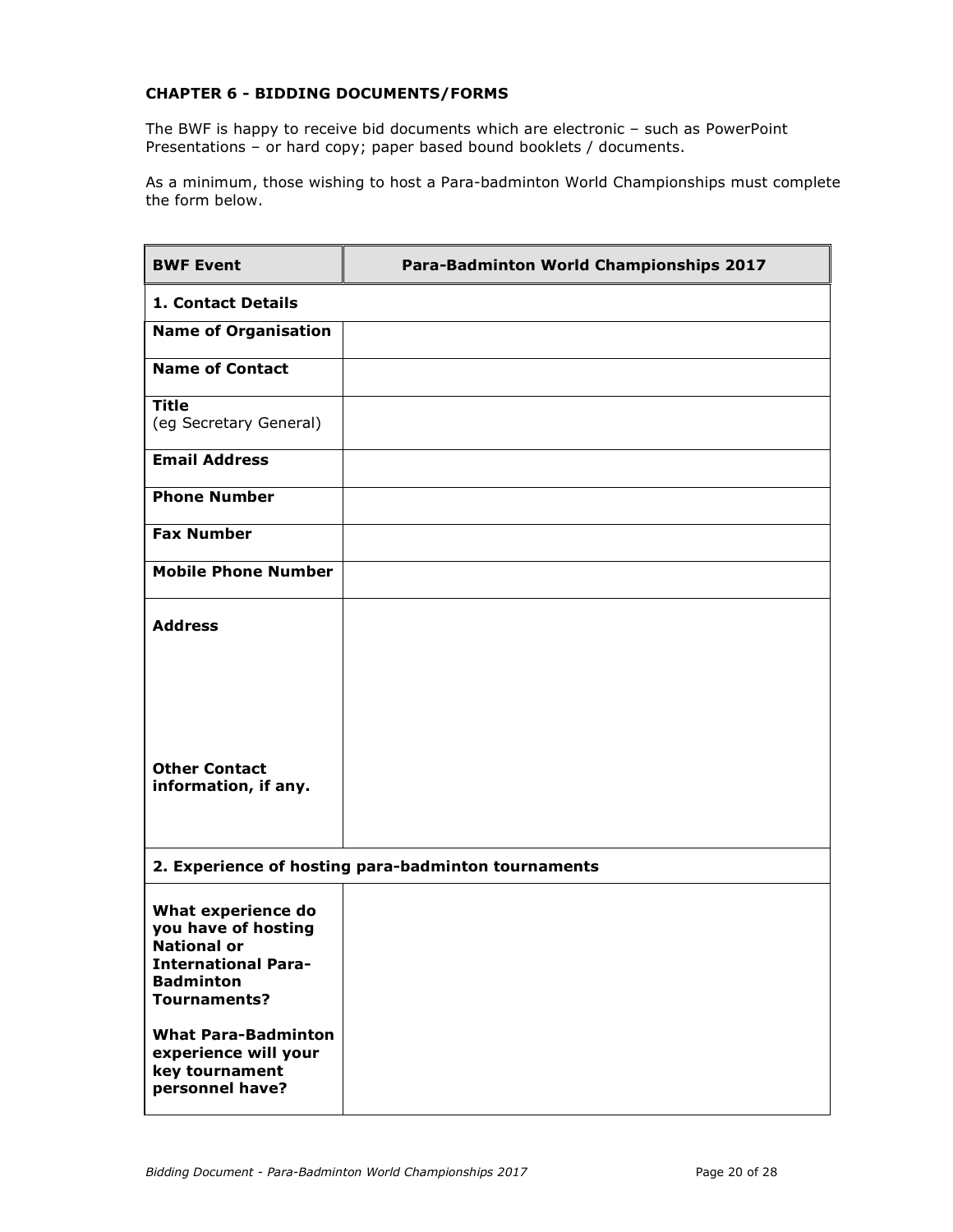| 3. Goals for hosting the event.                                                                                                                       |  |  |
|-------------------------------------------------------------------------------------------------------------------------------------------------------|--|--|
| What are the goals<br>for your organisation<br>in bidding for the<br><b>BWF Para-Badminton</b><br>World<br><b>Championships?</b>                      |  |  |
| What do you want to<br>achieve by bring the<br>event to your region?                                                                                  |  |  |
| <b>Explain how this</b><br>event would assist in<br>regional development<br>of players, of event<br>management skills, of<br>management<br>knowledge. |  |  |
| What will be the<br>legacy - for your<br>organisation and for<br>the region /<br>continent?<br>List the main legacies<br>you wish to achieve?         |  |  |
| 4. Stadium and other major aspects                                                                                                                    |  |  |
| <b>City Proposed</b><br>(or nearest)                                                                                                                  |  |  |
| <b>International Airport</b><br><b>Proposed</b>                                                                                                       |  |  |
| <b>Name of Stadium</b><br><b>Proposed</b>                                                                                                             |  |  |
| Size of playing area<br>available for courts<br>(metres)                                                                                              |  |  |
| Anticipated number of<br>courts                                                                                                                       |  |  |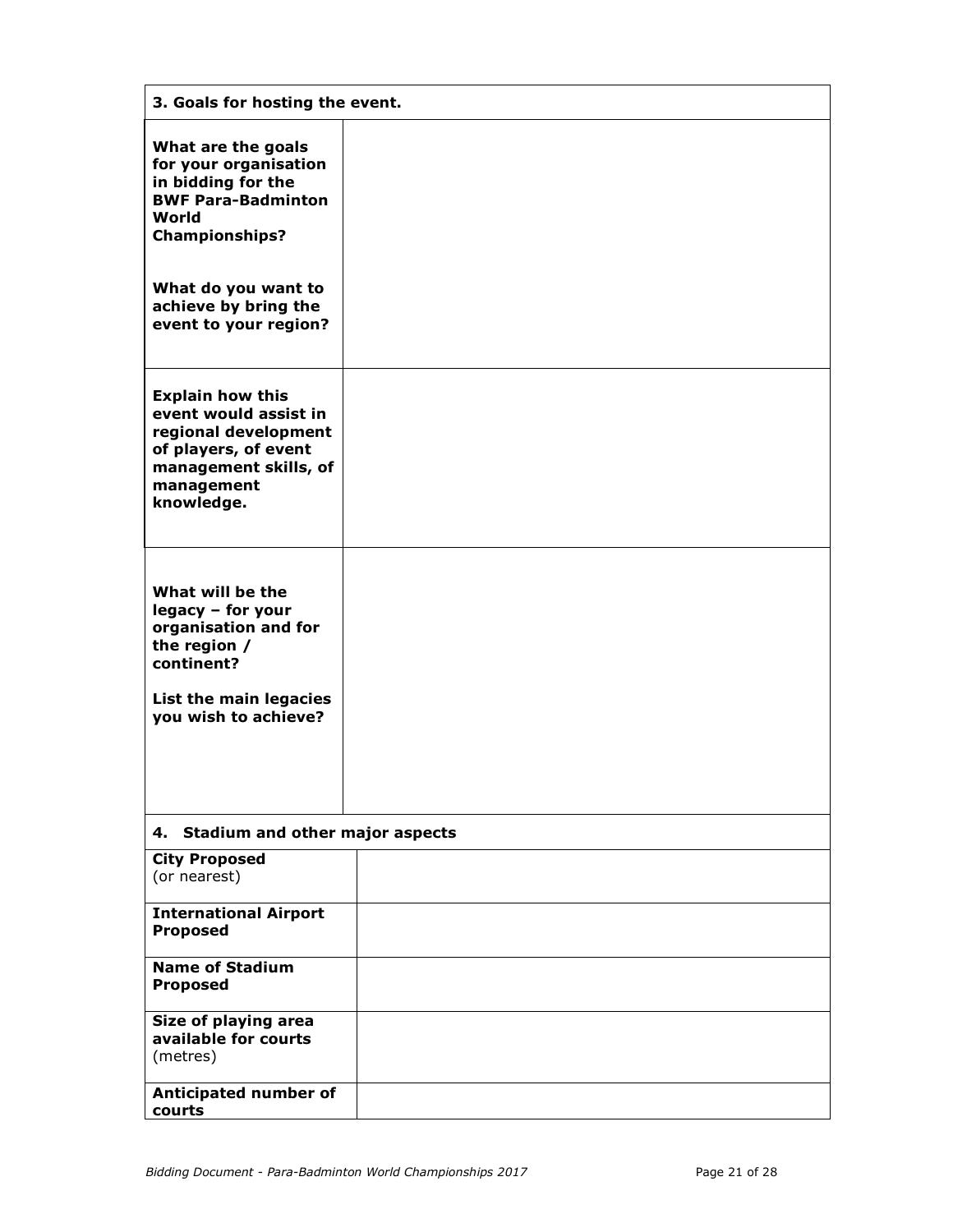| Have para-badminton<br>tournaments been<br>played there before?<br>(List main events)                                                                                                                     |  |
|-----------------------------------------------------------------------------------------------------------------------------------------------------------------------------------------------------------|--|
| <b>Have badminton</b><br>tournaments been<br>played here before?<br>(List main events)                                                                                                                    |  |
| <b>Height of hall at lowest</b><br>point over playing area                                                                                                                                                |  |
| <b>Seating Capacity</b><br>(permanent)                                                                                                                                                                    |  |
| <b>Intended additional</b><br>seating capacity<br>(temporary)                                                                                                                                             |  |
| Is there air<br>conditioning?                                                                                                                                                                             |  |
| Does this affect air<br>movement over the<br>field of play?                                                                                                                                               |  |
| What are the sizes of<br>the three largest rooms<br>within the stadium<br>(typically used for shared<br>operations office, media<br>room, secretariat room.<br>Are these rooms<br>wheelchair accessible?) |  |
| What other relevancy<br>facilities are there at<br>the stadium?<br>(eg: restaurant, space for<br>exhibitors in foyer,<br>weight-training facilities,<br>swimming pool).                                   |  |
| What range of hotel<br>accommodation will be<br>provided? State likely<br>prices per room in<br><b>USD\$</b> (inclusive of all<br>local taxes and breakfast)<br>on a twin-shared basis                    |  |
| How many rooms are<br>wheelchair accessible<br>in the hotel?                                                                                                                                              |  |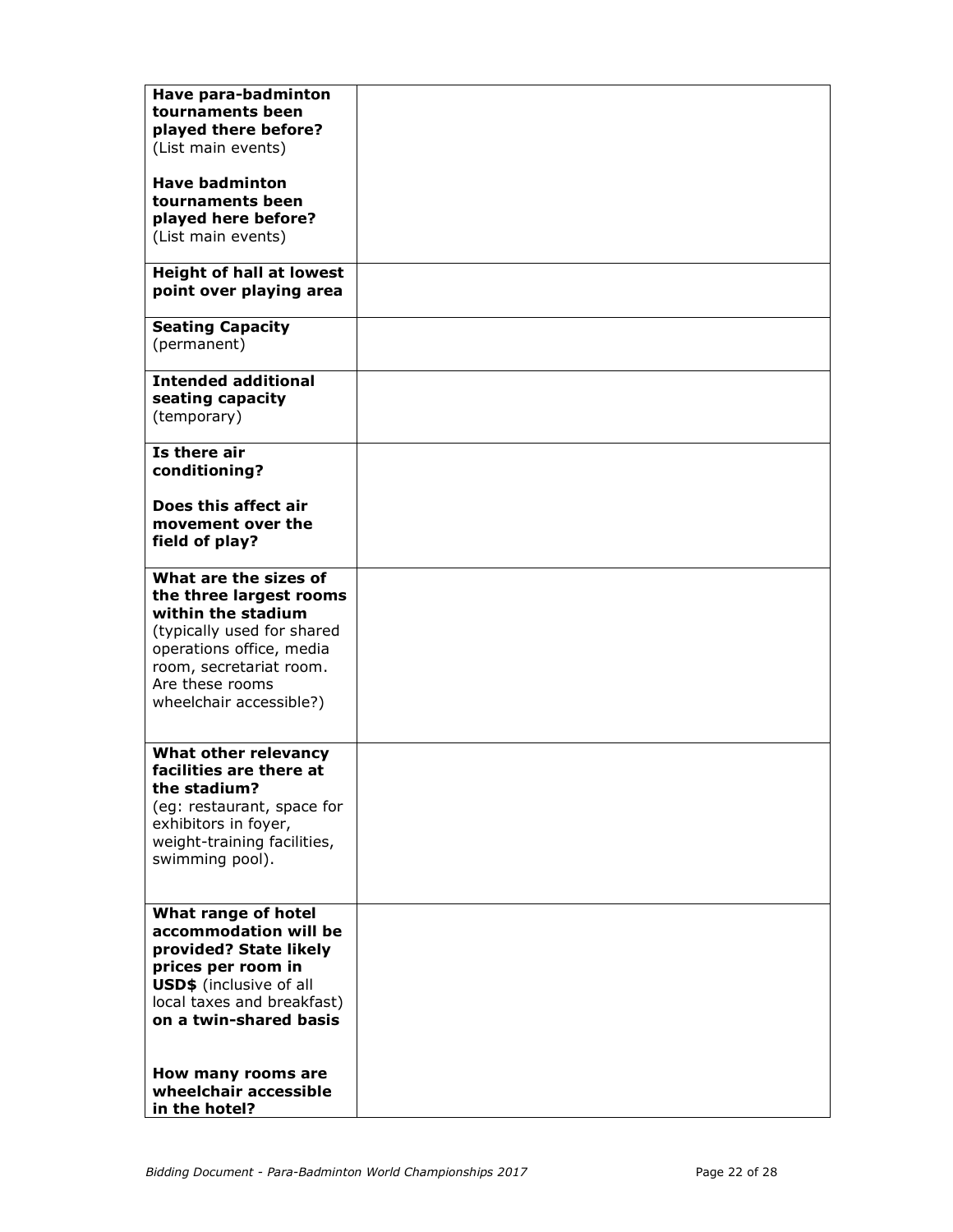| Can there be three or<br>four beds to a room?<br>(if so, indicate likely cost)                                                                                                              |  |
|---------------------------------------------------------------------------------------------------------------------------------------------------------------------------------------------|--|
| Is there a possibility of<br>self-catering<br>accommodation<br>(if so, give details)                                                                                                        |  |
| What system of hotel<br>booking will be used?<br>Will deposits be<br>required in advance,<br>and if so, what will be<br>the refund possibilities<br>for early departure or<br>cancellation? |  |
| How long would a bus<br>journey take from the<br>intended tournament<br>hotel(s) to the venue<br>(state worst and best, if<br>variable)                                                     |  |
| <b>Which international</b><br>airport(s) will<br>participants be met at?<br>What is the proposed<br>method and duration of<br>transfer from each<br>airport to the hotels to<br>be used?    |  |
| <b>Please supply typical</b><br>climatic figures<br>(humidity levels,<br>minimum & maximum<br>temperatures and general<br>weather)                                                          |  |
| What assistance can be<br>given with visas?                                                                                                                                                 |  |
| What commitments can<br>be made regarding the<br>entry of players from<br>all BWF Member<br><b>Associations or</b><br>organizations<br>recognized by the BWF<br>to the event?               |  |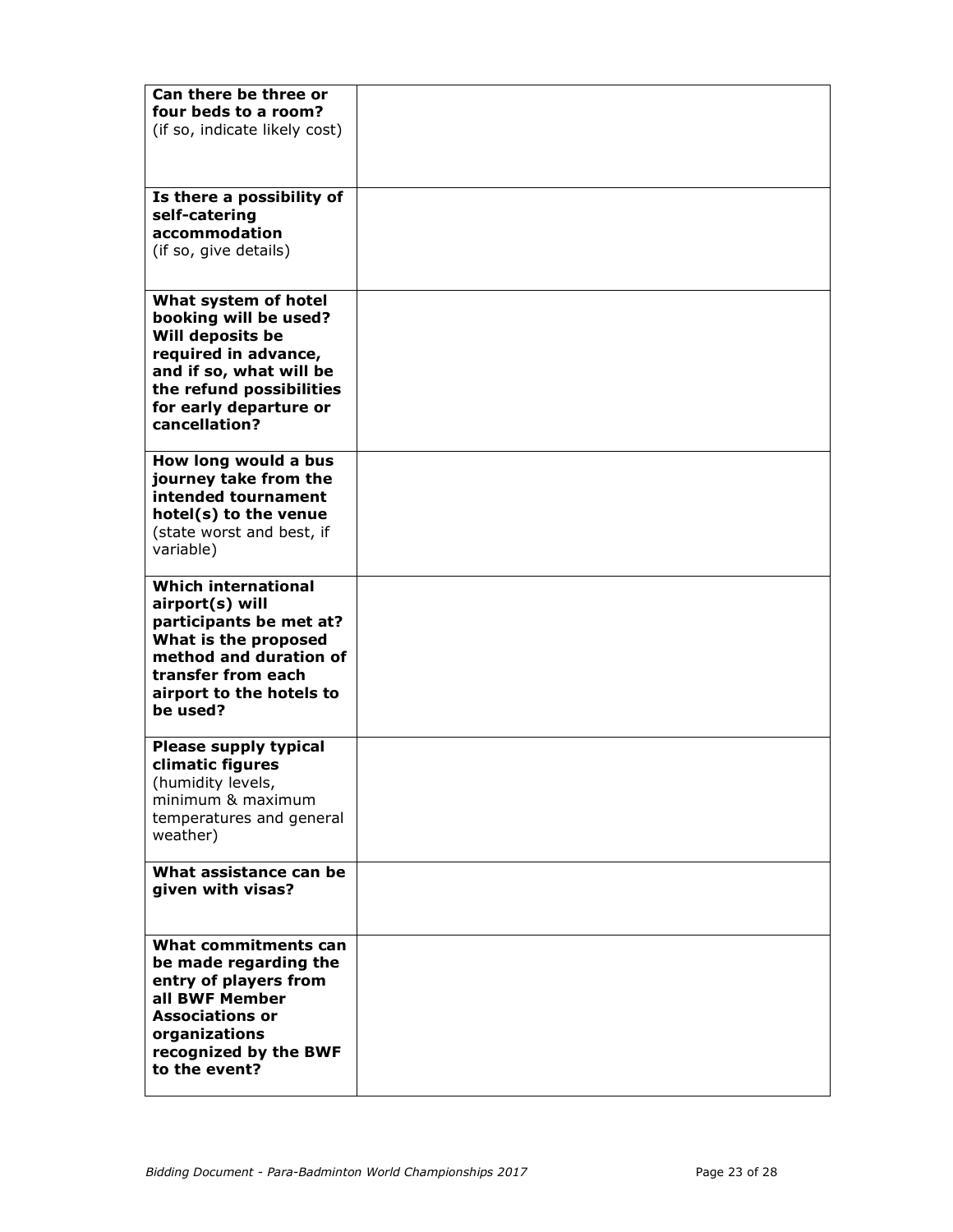## 5. Budget

It is important that you submit your first draft budget using the format below. If you are awarded the BWF event (and where specified on part of the final agreement), you will also be required to report your accounts in this same format.

Please use US\$ where possible, but if you require or prefer to budget and account in another currency, please state clearly the currency proposed.

Currency: \_\_\_\_\_\_\_\_\_\_\_\_\_\_\_\_\_\_\_\_\_

#### INCOME

| <b>Area</b>                                          | <b>Note</b>    | <b>Budget</b> | <b>Your Comment</b> |
|------------------------------------------------------|----------------|---------------|---------------------|
| Registration<br>fees                                 | $\mathbf{1}$   |               |                     |
| <b>Sponsors</b>                                      | $\overline{2}$ |               |                     |
| Local, state<br>or national<br>government<br>support | $\overline{3}$ |               |                     |
| Sales of<br>advertising<br>space                     | $\overline{4}$ |               |                     |
| <b>Other</b><br>(specify)                            | $\overline{5}$ |               |                     |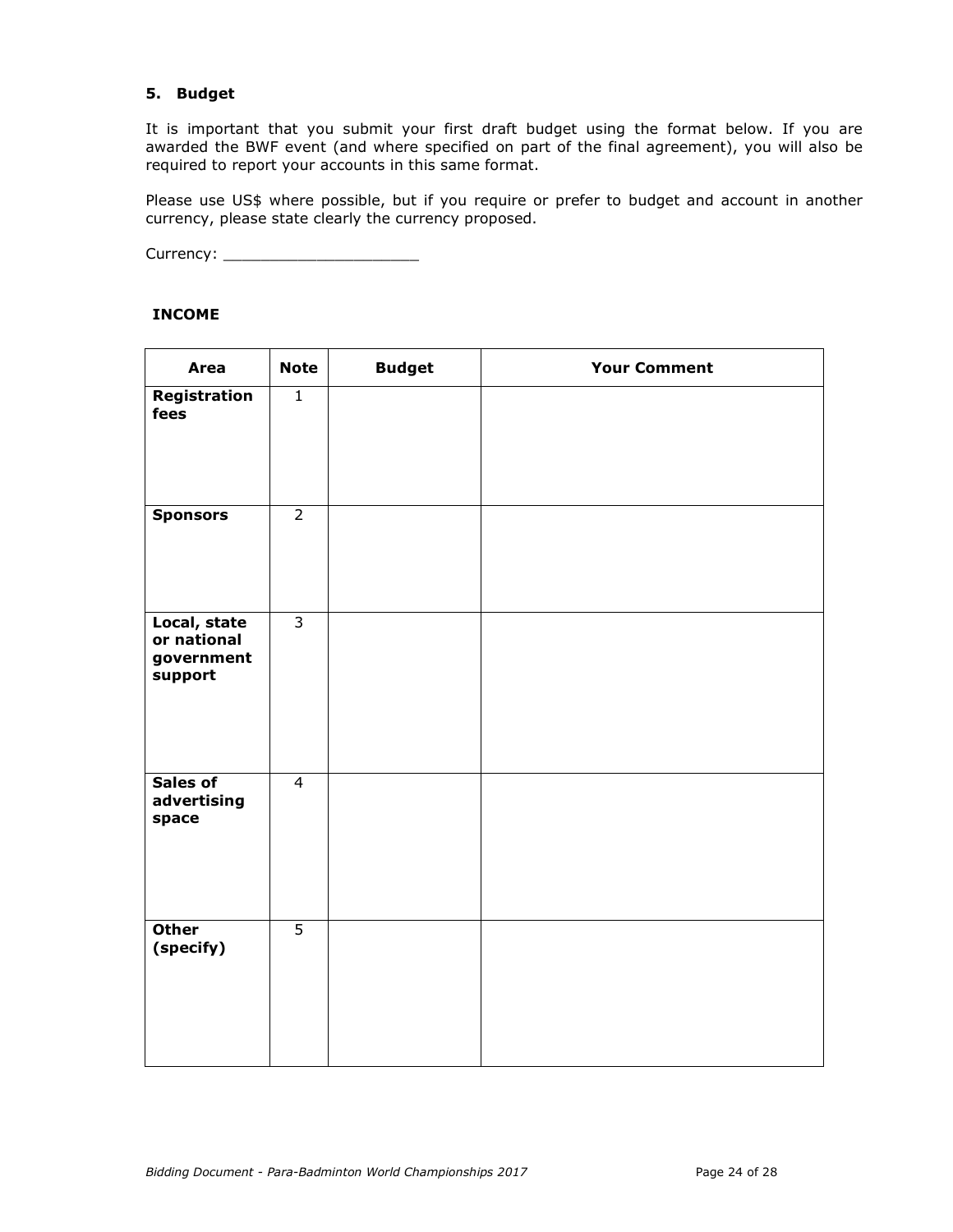#### EXPENDITURE

Before completing this section, please read carefully the accompanying notes on expenditure for the particular event for which you are applying.

| Area                                                                                                                                                                                                                                                                                 | <b>Note</b>    | <b>Budget</b> | <b>Your Comments</b> |
|--------------------------------------------------------------------------------------------------------------------------------------------------------------------------------------------------------------------------------------------------------------------------------------|----------------|---------------|----------------------|
| Stadium -<br>rental, staffing,<br>utilities<br>(electricity etc),<br>venue<br>staff/security,<br><b>Badminton</b><br><b>Court</b><br>equipment<br>(Mats, shuttles<br>etc)                                                                                                            | A              |               |                      |
| Transport -<br>players /<br>support staff                                                                                                                                                                                                                                            | B              |               |                      |
| <b>Technical</b><br><b>Personnel</b><br>Costs:<br><b>Accommodation</b><br>, Transport,<br>Allowance -<br>Referee x 2 /<br><b>Technical</b><br>Delegate x 1 /<br><b>Umpires x 6</b><br><b>International</b><br>and $x$ 14 Local $/$<br>Classifiers $x 5 /$<br><b>Doctor x 1 Local</b> | $\mathsf{C}$   |               |                      |
| <b>Line Judges</b>                                                                                                                                                                                                                                                                   | D              |               |                      |
| <b>Other Personal</b>                                                                                                                                                                                                                                                                | $\overline{E}$ |               |                      |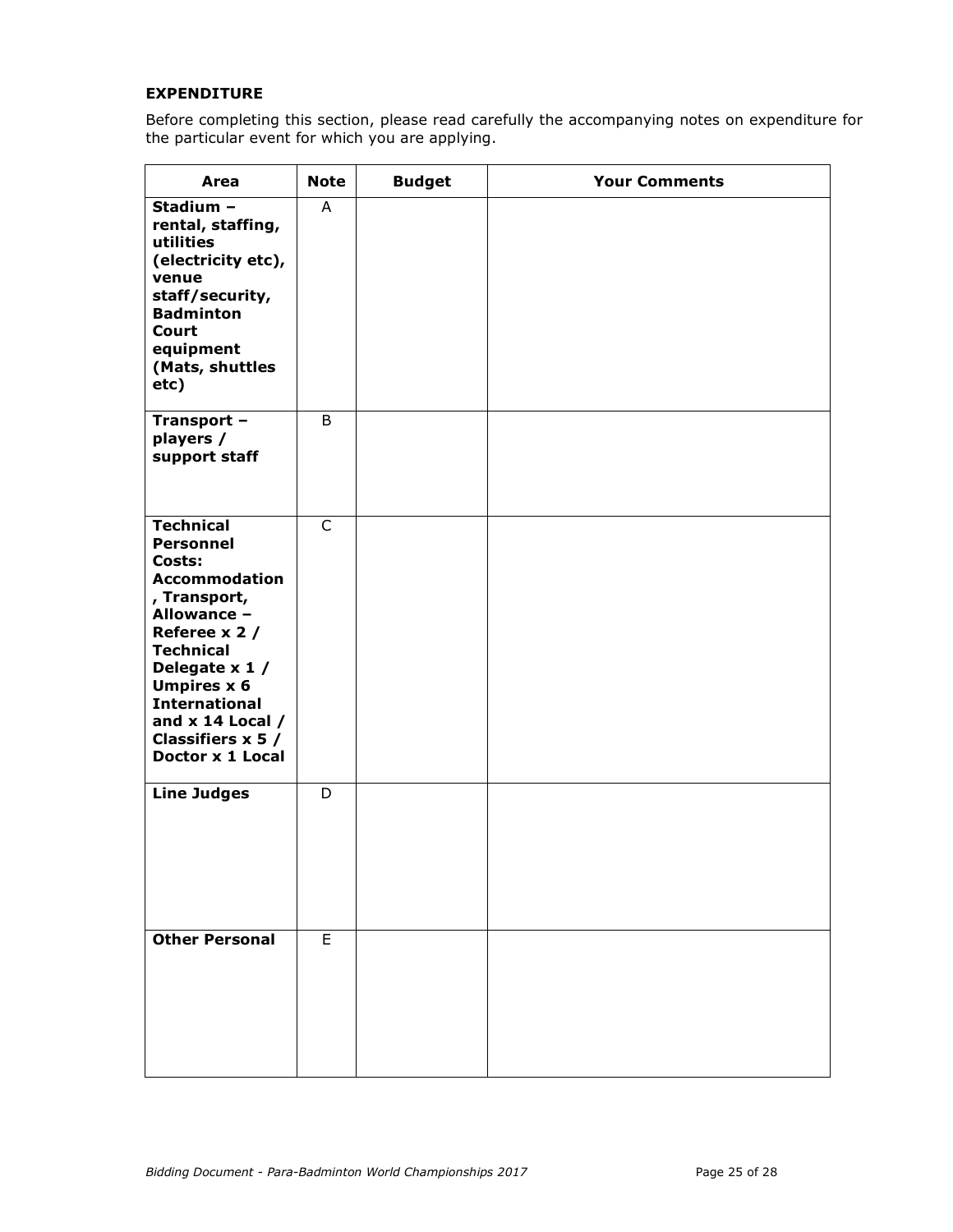| <b>Promotion &amp;</b><br><b>Marketing</b>               | $\overline{F}$ |  |  |
|----------------------------------------------------------|----------------|--|--|
| <b>Hospitality &amp;</b><br><b>Catering</b>              | $\overline{G}$ |  |  |
| <b>Administration</b>                                    | H              |  |  |
| <b>Other (Please</b><br>specify)<br><b>TV Production</b> | $\overline{I}$ |  |  |

| <b>Note</b> | <b>Comments</b>                                                                                                                                                                                                                                                                                                                                                                                                                                                                                                                                                                                                                                                                                 |
|-------------|-------------------------------------------------------------------------------------------------------------------------------------------------------------------------------------------------------------------------------------------------------------------------------------------------------------------------------------------------------------------------------------------------------------------------------------------------------------------------------------------------------------------------------------------------------------------------------------------------------------------------------------------------------------------------------------------------|
| A           | Include hire of stadium for at least 1 day before the first day of play<br>and all associated cost (if not already included) such as any<br>associated taxes; security and compulsory stewarding costs;<br>electricity; cleaning; hire of rooms for media; anti-doping testing;<br>VIPs; etc. NB: media room will be needed for four (minimum three)<br>days before the first day of play.<br>Included cost of scoreboards and a player identification system.<br>Also include the cost of setting up a small (minimum 3 PCs) network<br>with one PC located at the Match Control, one in media room and one<br>in the VIP room: these PCs are used for the results and matches in<br>progress. |
|             | Include hire of vehicles, any payments necessary to drivers, vehicle<br>running costs (including insurance, petrol, parking fees, road tolls,<br>etc).                                                                                                                                                                                                                                                                                                                                                                                                                                                                                                                                          |
| B           | Costs must cover transport of all players, officials, media and VIPs<br>to/from airport (including large amount of luggage): between hotels<br>and hall(s): between hotel (s) and practice facilities; and to/from any<br>official receptions and ceremonies.                                                                                                                                                                                                                                                                                                                                                                                                                                   |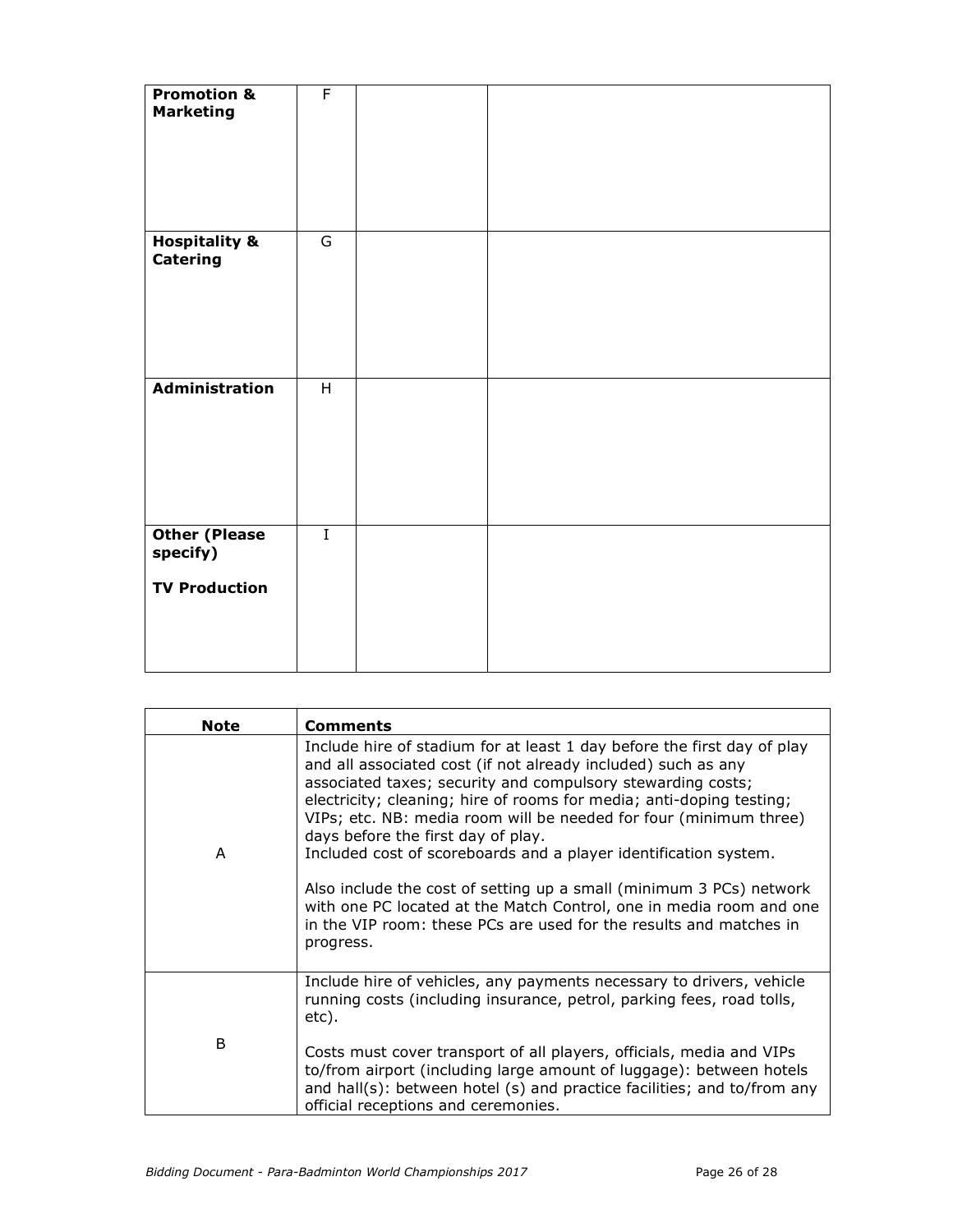| C | Include cost of accommodation, national travel and any daily<br>allowance - for Referees x 2, Technical Delegate x 1, Umpires x 20 (6<br>x International and 14 x Local), Classifiers x 5, Doctor x 1 Local.<br>Travel budget; use a working assumption of USD\$ 1200 per person.<br>This may be revised down, depending on the location of the host<br>Association. Also consider the number of umpires and referees<br>required or specified by BWF for the event concerned. |
|---|--------------------------------------------------------------------------------------------------------------------------------------------------------------------------------------------------------------------------------------------------------------------------------------------------------------------------------------------------------------------------------------------------------------------------------------------------------------------------------|
| D | Include cost of any daily allowance to be paid of refreshments/snacks<br>for them. Indicate total number of line judges to be available.<br>Minimum is six (6) per court at early stages and minimum age is 16.                                                                                                                                                                                                                                                                |
| E | Include cost of any daily allowance to be paid or of<br>refreshments/snacks for them. Indicate total number of personnel<br>envisaged. Covers stewards, match control, shuttle control,<br>secretariat, media support personnel, etc.                                                                                                                                                                                                                                          |
| F | Indicate forms of promotion & marketing envisaged: eg posters,<br>press / TV / radio adverts, circulars to club, etc                                                                                                                                                                                                                                                                                                                                                           |
| H | Include for VIPs, and welcome receptions, drinking water and snacks<br>for personnel, players etc (if not already included in another<br>category)                                                                                                                                                                                                                                                                                                                             |
| I | Include all costs involved in preparing for event; consider meeting<br>costs; communications (phone / faxes); overtime paid staff; supplies<br>(stationery, etc); etc                                                                                                                                                                                                                                                                                                          |
| J | TV production costs can be high if not bartered for national terrestrial<br>rights. Please seek further guidance from BWF if necessary.                                                                                                                                                                                                                                                                                                                                        |

## 6. Other Supporting Information

Please put here any further information to support your bid. For example, your previous experience of organizing major badminton events, any special skills you can bring to hosting the event applied for, any special conditions you wish to propose regarding the financial arrangements for hosting the event, etc